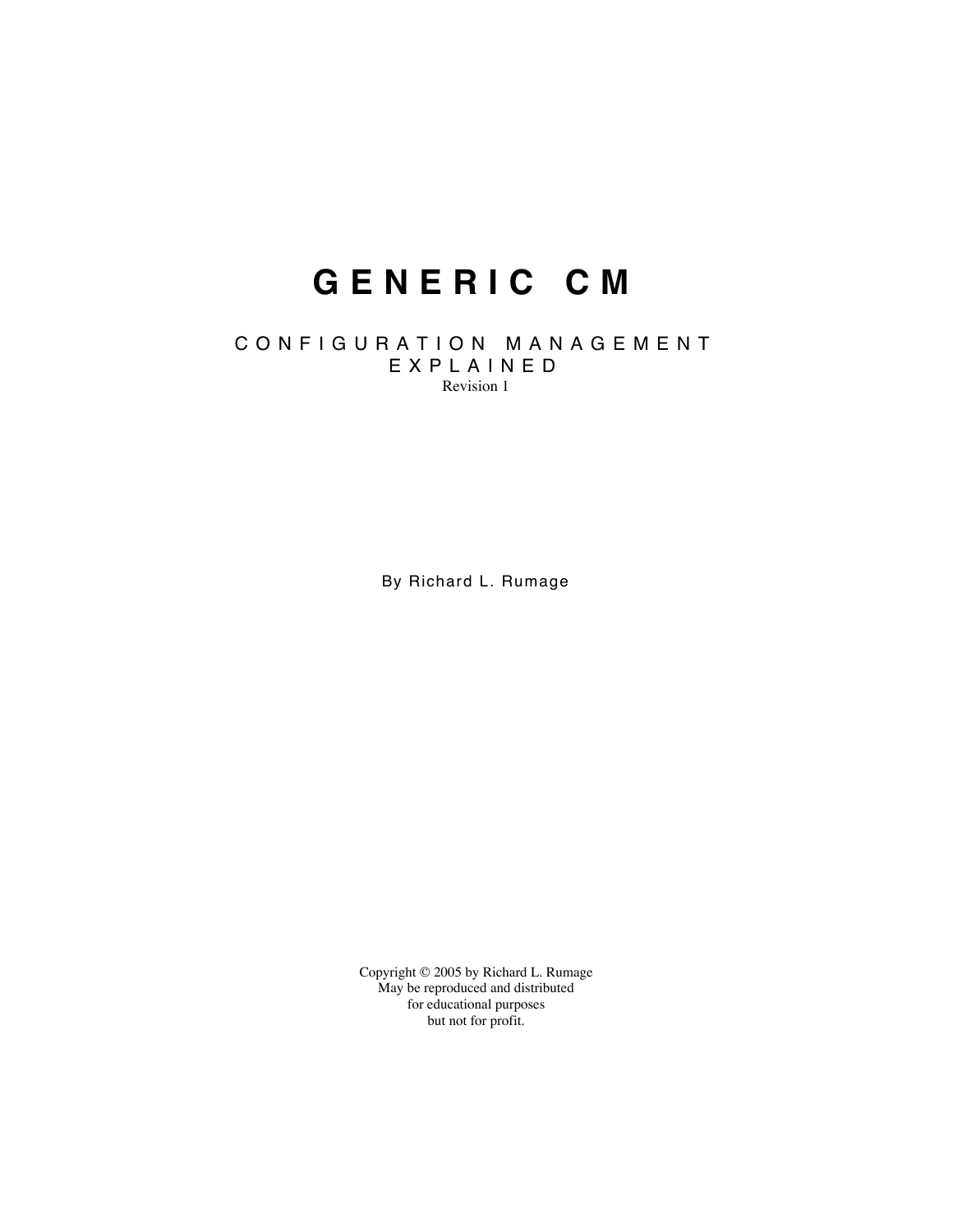# **CONTENTS**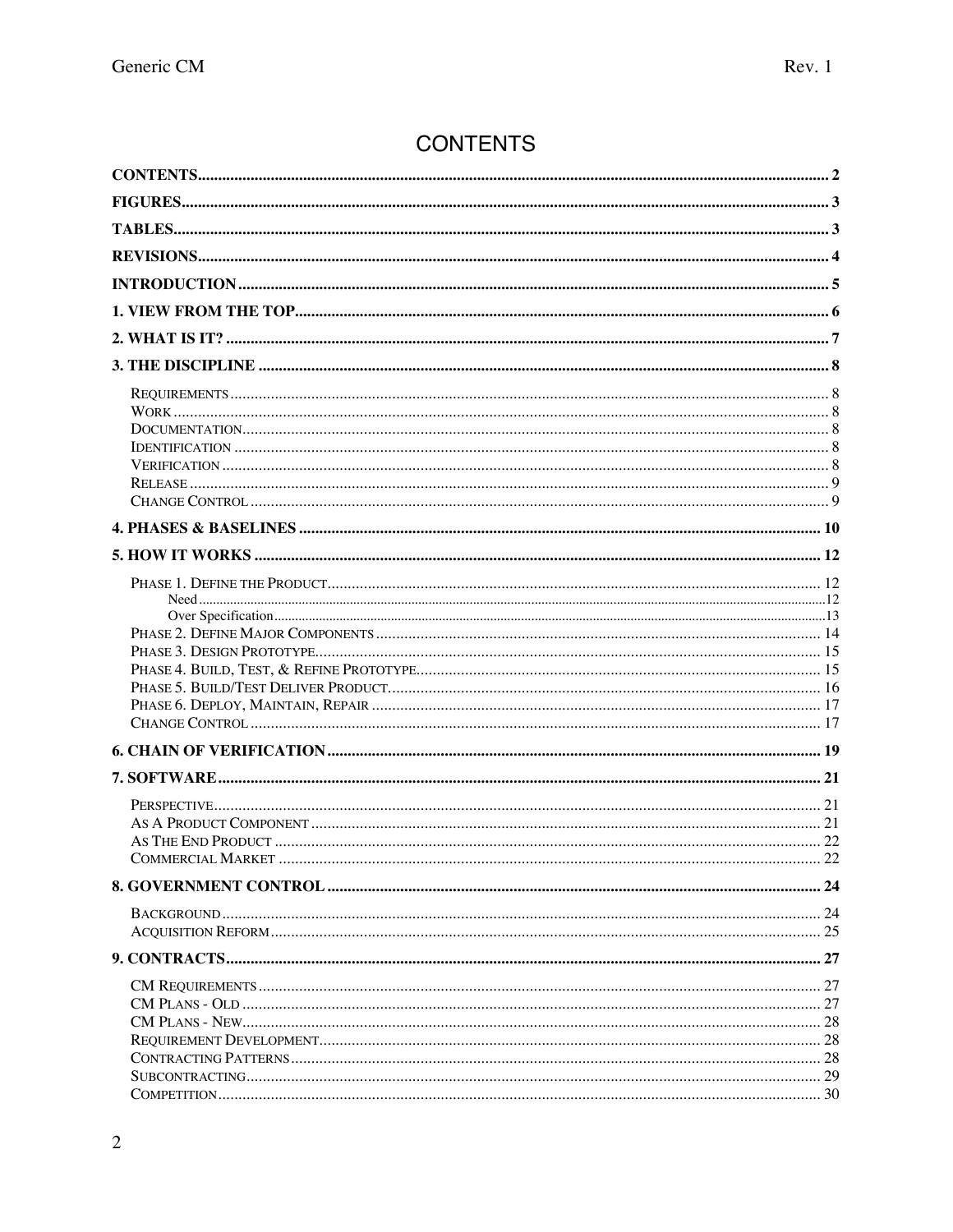# **FIGURES**

# **TABLES**

|--|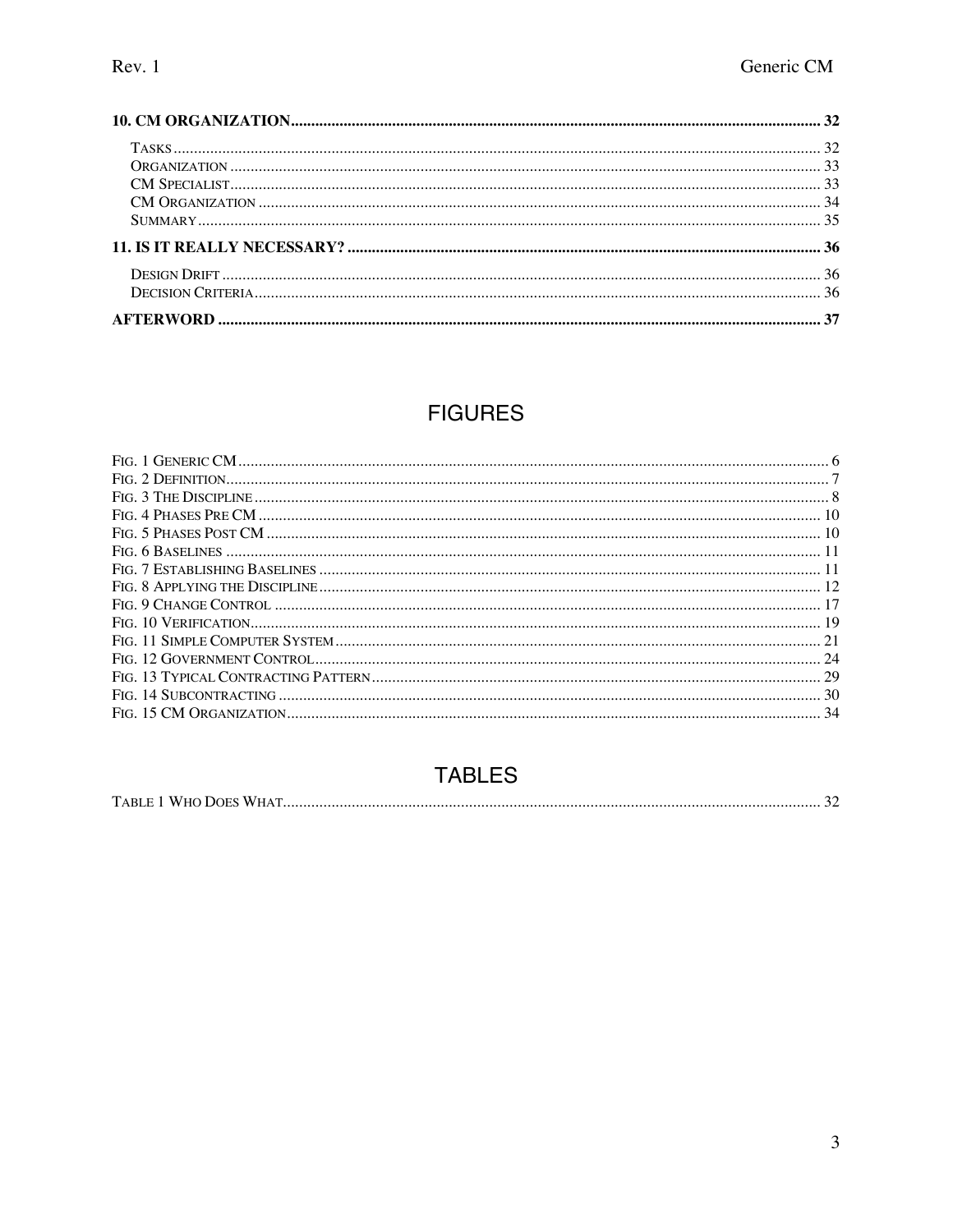# **REVISIONS**

Rev. 1, 6/2/06: Inserts Figure 6, previously omitted, and renumbers subsequent figures appropriately. Adds "Revisions" page and renumbers subsequent pages appropriately. Adjusts Tables of Contents accordingly. Adds "Revision" number to headers. Adds e mail address to pages 5 and 37.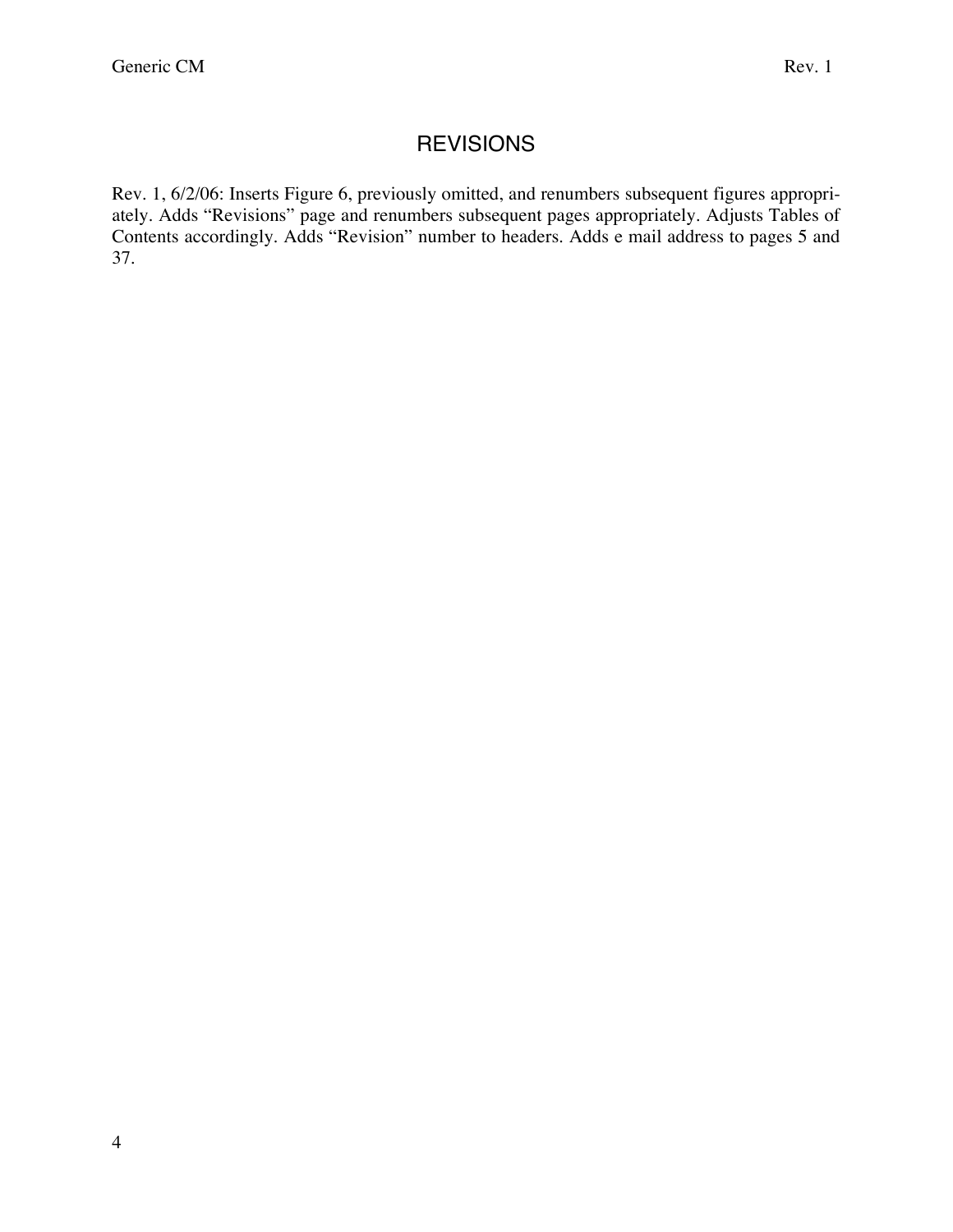# INTRODUCTION

This book was written for industrial managers and others, military or commercial, who know very little about Configuration Management (CM) but still have to deal with it. CM is usually learned in a haze of hair-splitting jargon, confusing regulations, obscure specifications, and endless confrontations none of which are easy. Too often the result is frustration, misunderstanding, and anger.

In this book, small as it is, I have tried to provide a straightforward explanation of what CM is, what it does, how it works, and why. I have avoided the "Army Way" or the "Navy Way" in favor of the generic way. It's candid, unorthodox, based on solid experience<sup>1</sup>, and most likely politically incorrect. It's written in common English however it does presume a reasonable understanding of engineering, manufacturing, procurement, deployment, and their relationships.

A number of side issues were left out of the basic text in favor of brevity. However, they are covered in the separately downloadable Appendix. This material is not essential to understanding generic CM. However, much of it is helpful in understanding people's behavior.

This book is neither a commercial venture nor the prelude to one. I am fully retired and intend to remain so. However, I will try to answer *genuine* questions about the content as time and energy allow. I can be reached at cmg@netlink.net

If you find that this effort helps your understanding of CM please tell others. No other advertising campaign is planned. If the book has merit word of mouth will do the job.

 $\overline{a}$ 

 $1$  Detailed in the Appendix for those who care about such things.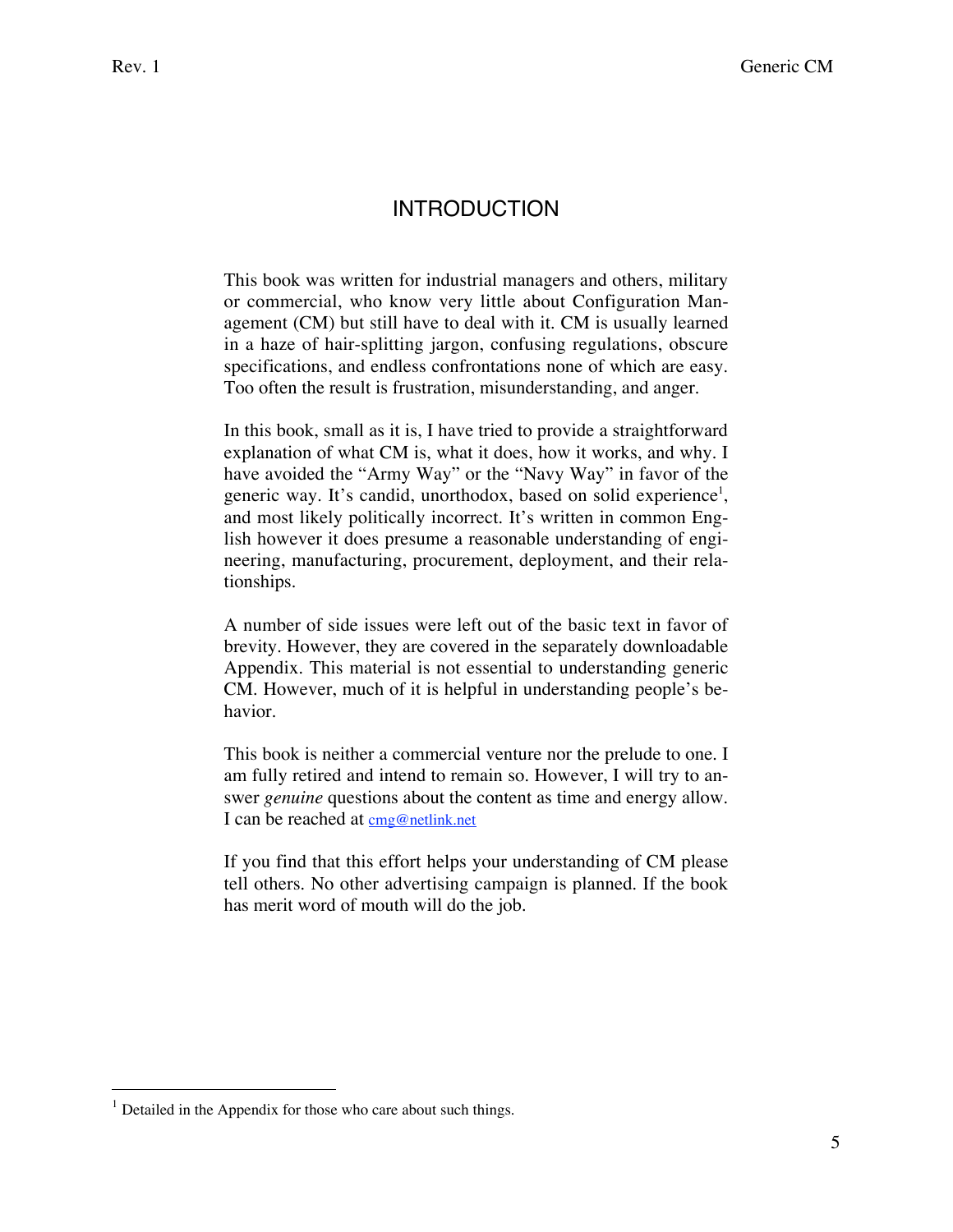# 1. VIEW FROM THE TOP



Fig. 1 Generic CM

If you can understand the elements and relationships in Figure 1, you will understand CM. It's not that hard. But before we look at its pieces let's consider why we have it at all.

CM exists to prevent design drift. It may seem odd, but during the life of a program  $(5 - 15)$ years) it was quite possible for say a fighter design to morph into an unintended fighter-bomber before responsible people realized that the design was drifting. There were other similar diversions. Ignorance or innocence, poor instruction, human error, misguided engineers, and deliberate misuse of government resources are among the causes. During the 50's and 60's the problem became intolerable and the Air Force took the lead in finding a solution. Configuration Management, System Engineering, and Weapon System Management were among the corrective actions. If all of this seems farfetched it's a matter of record and there are still a number of us able to attest to its reality.

Now, let's consider the pieces.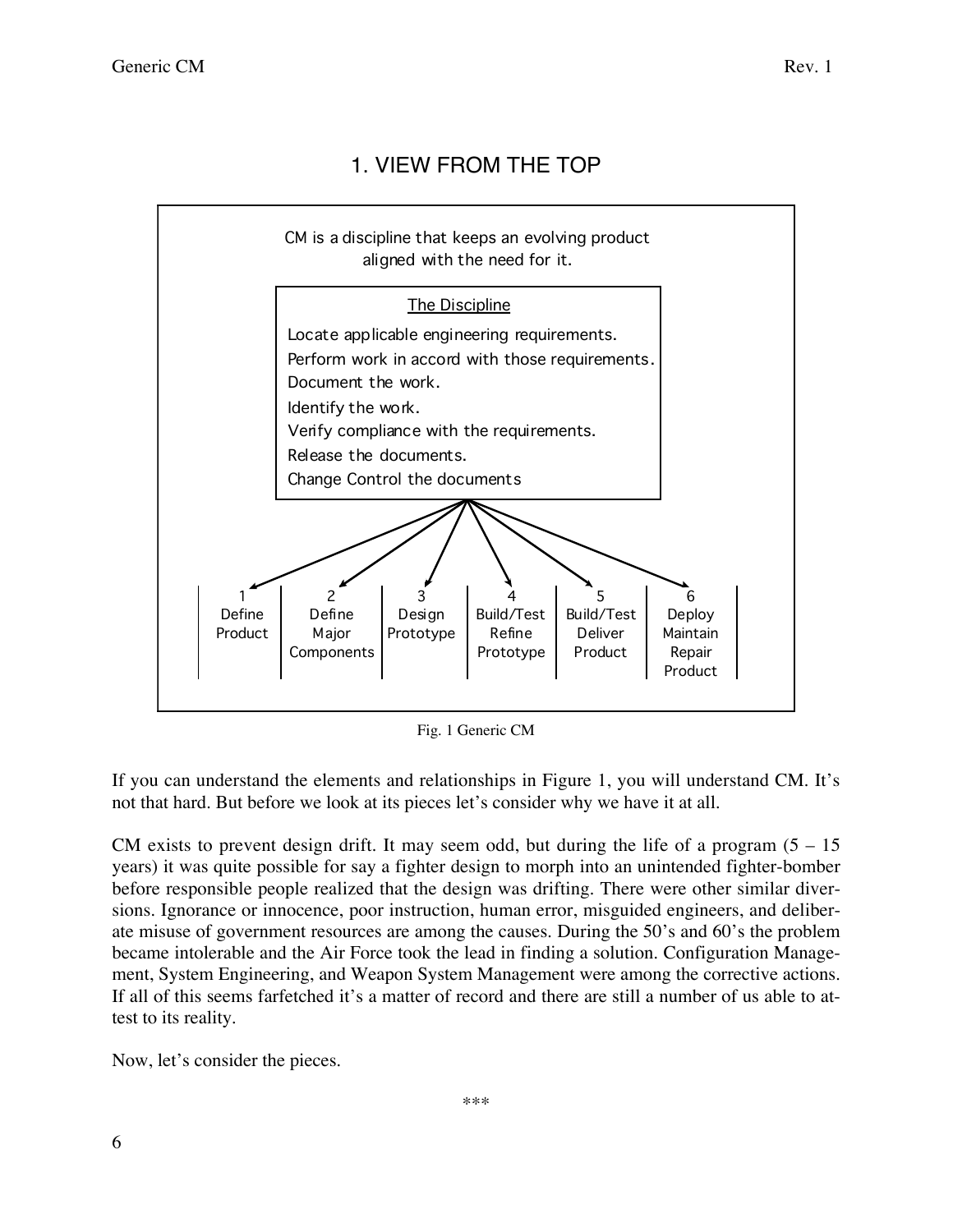# 2. WHAT IS IT?

CM is a discipline that keeps an evolving product aligned with the need for it.

Fig. 2 Definition

A discipline is specialized know-how; in this case how to establish and maintain alignment of the product with the need for it.

An evolving product is one undergoing design, development, or modification.

The product is kept in alignment during its evolution because it's much less expensive than realignment afterward.

A product is aligned with need when it does (or will in the case of an evolving product) meet the need for it.

There are other far more official definitions than this one. However, the reader must know CM before they are understandable. Though sometimes useful in bureaucratic infighting, for us it's self-defeating.

Some may find the use of the term "alignment" unusual. However, it replaces convoluted commentary on the reason for CM with a simple idea. CM exists to see that a product meets the specific need for it.

### **CM is always a means and never an end in itself!**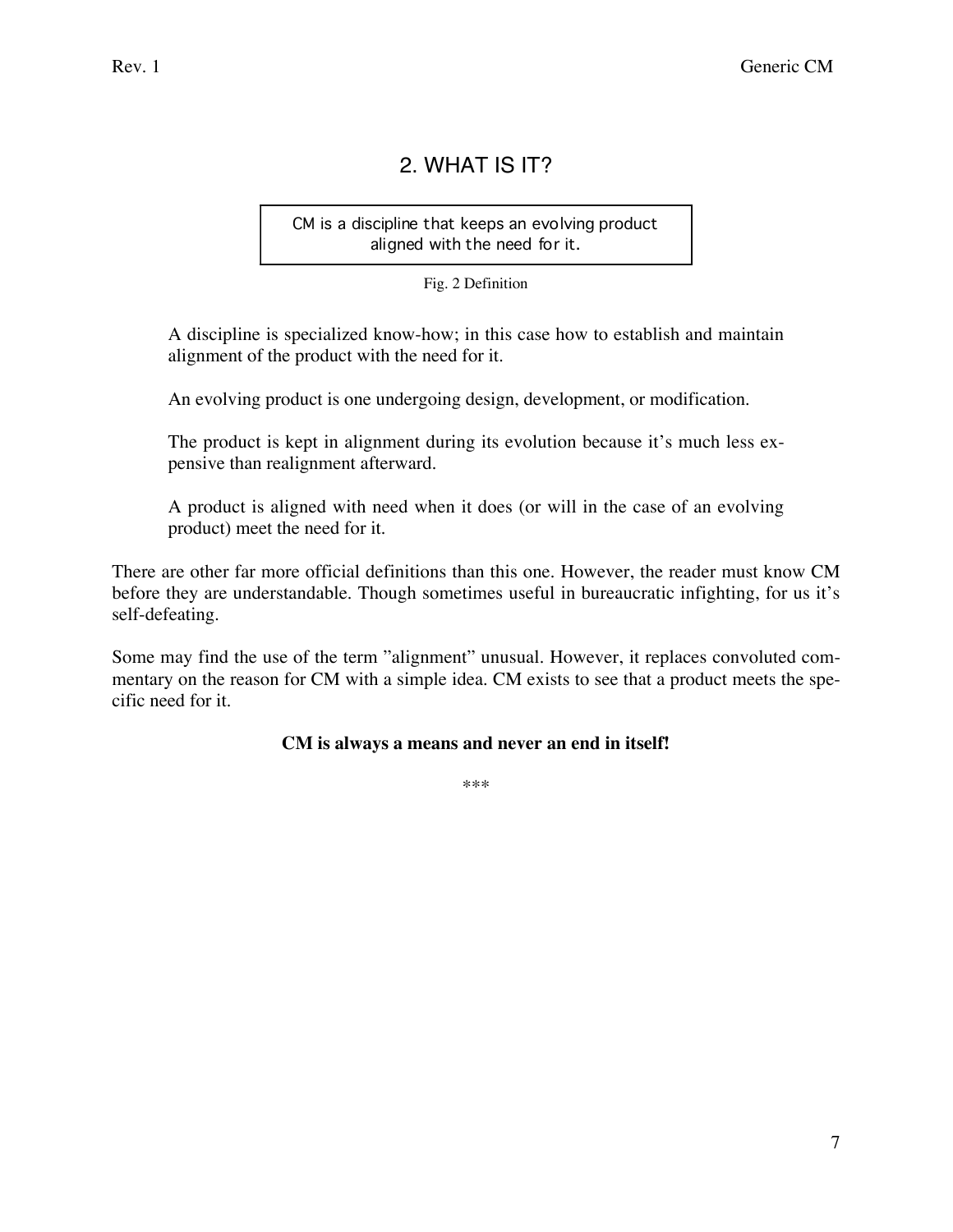# 3. THE DISCIPLINE

Locate applicable engineering requirements. Document the work. Identify the work. Release the documents. Change Control the documents Verify compliance with the requirements. Perform work in accord with those requirements.

It's important to recognize that every one of the elements listed above was in use long before CM came along. The Air Force simply borrowed them when it created the Discipline. However, the view that CM is nothing more than a new name for old practices is incorrect. The point to the Discipline is not the elements it applies but the way that it applies them. However, before going there let's be sure we have a common understanding of these elements.

### Requirements

Engineering Requirements are usually things that must be done to complete the design, turn it into working hardware, or maintain and repair the product. They also include the physical and functional interfaces that the item must meet along with test, safety, shipping, maintenance, and repair provisions.

# **Work**

Work produces the item(s) called for by the requirements. It may be hardware, further detailed design, or maintenance and repair instructions.

### Documentation

Documentation communicates information generated by the work to people or to machines, near or far, now or in the future.

### Identification

Identification distinguishes one thing from another *precisely* by using a *unique* identifier.

### **Verification**

Verification proves that documentation or hardware complies with the requirements for it.

Fig. 3 The Discipline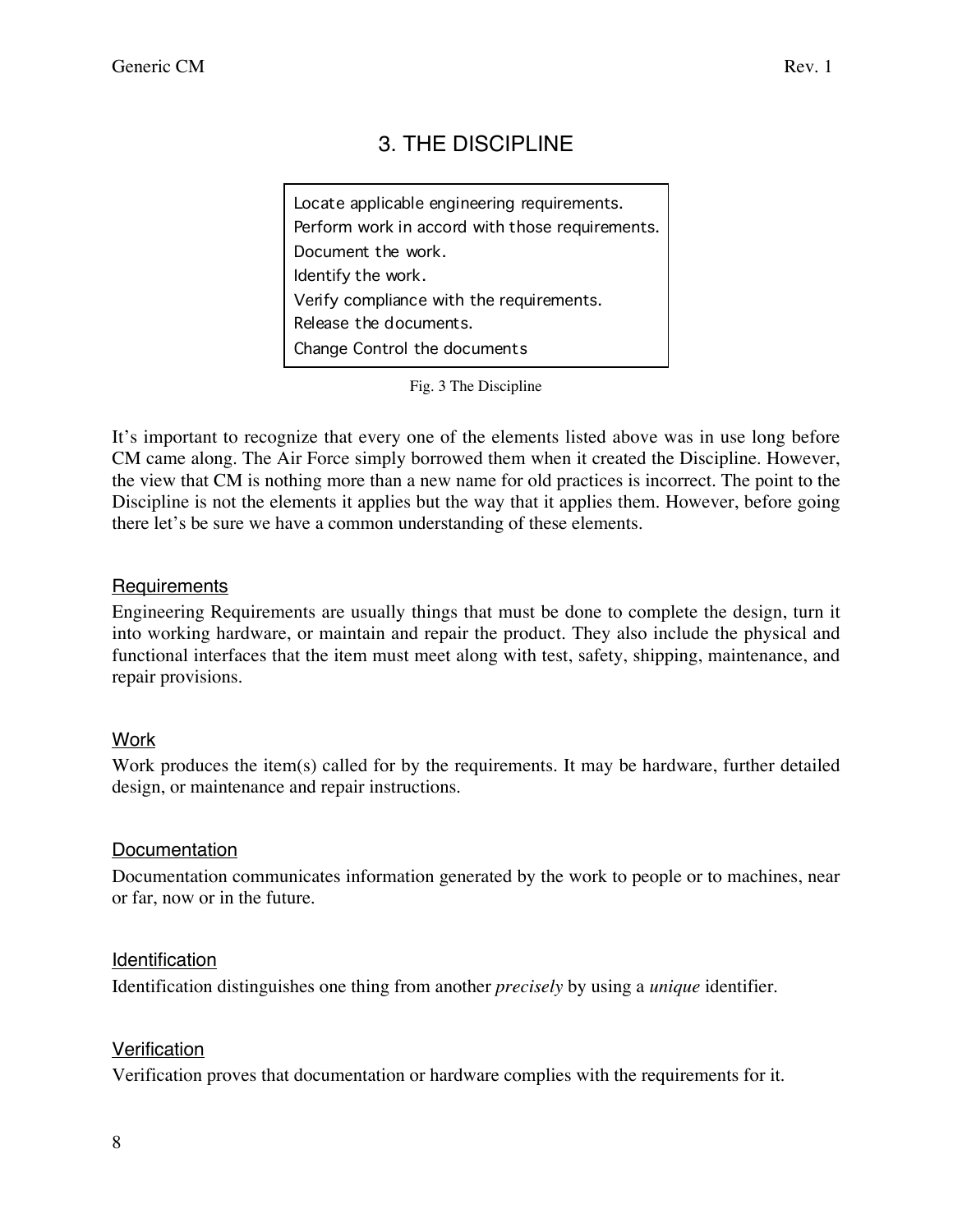# **Release**

Release makes *verified* documentation available to down-stream functions and maintains an accurate record of it.

# Change Control

Change Control maintains the integrity of released (verified) items by approving or disapproving changes to them.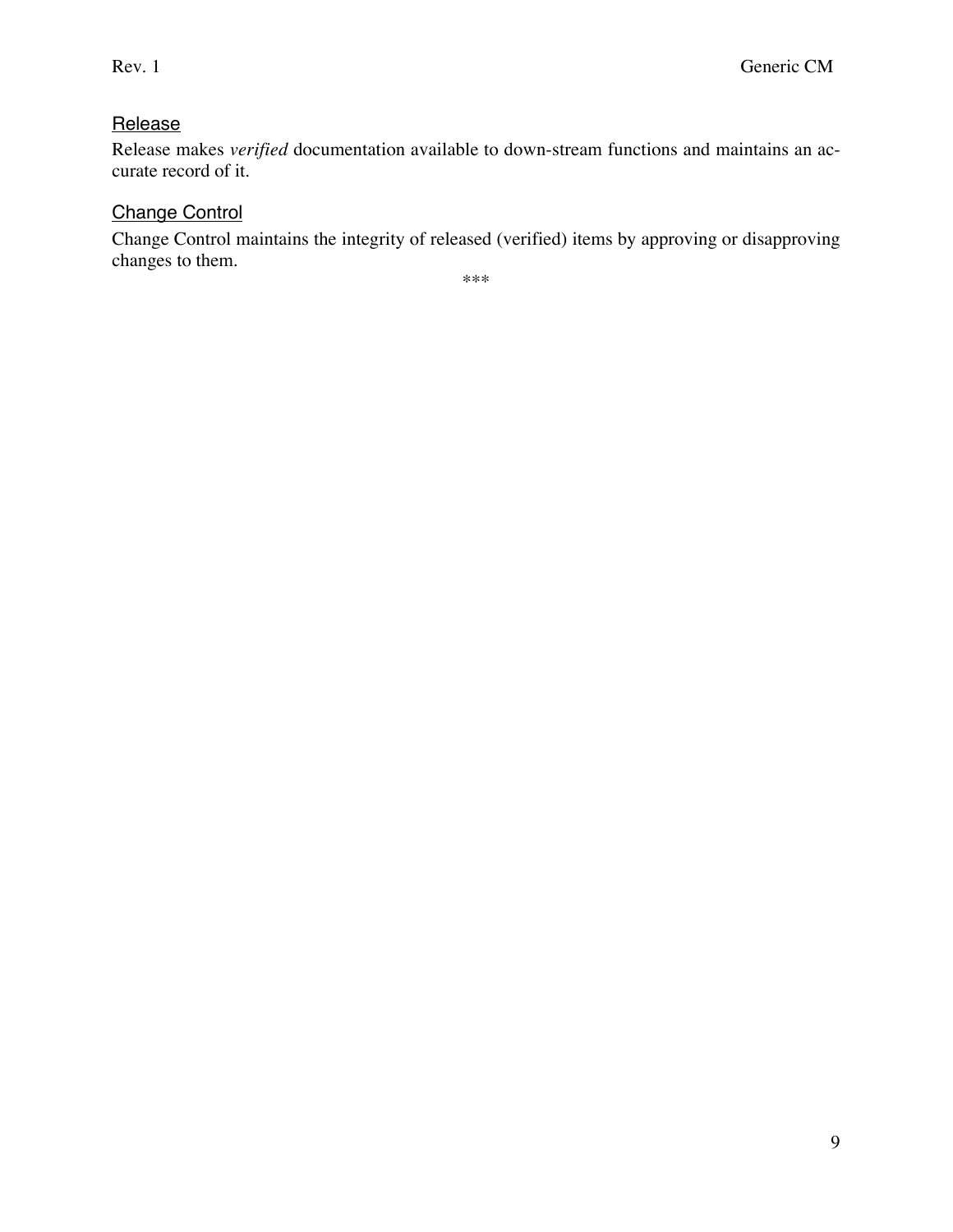# 4. PHASES & BASELINES

A phase is a block of time and a package of work with a discrete beginning and end. Phasing is a program planning practice intended to make programs more manageable. CM depends upon and influences phases but defining them is a program-planning task.

The best phasing is compatible with the product, the program, the industry, and the buyer. Most industries have evolved patterns that work for their products. However, in every case, phasing should be carefully tailored to fit the specific product and program. There is no standard formula! It's a matter of informed judgment.

Figure 4 displays a common model of program phases before CM while Figure 5 shows common program phases after CM was created

| Design<br>Prototype | Build/Test<br>Refine<br>Prototype | Build/Test<br>Deliver<br>Product | Deploy<br>Maintain<br>Repair<br>Product |  |
|---------------------|-----------------------------------|----------------------------------|-----------------------------------------|--|
|---------------------|-----------------------------------|----------------------------------|-----------------------------------------|--|

#### Fig. 4 Phases Pre CM

| Define  | Define              | Design    | Build/Test          | Build/Test         | Deploy                        |
|---------|---------------------|-----------|---------------------|--------------------|-------------------------------|
| Product | Major<br>Components | Prototype | Refine<br>Prototype | Deliver<br>Product | Maintain<br>Repair<br>Product |

Fig. 5 Phases Post CM

Phases 1 & 2 were forced into being by the CM requirement to have a full and formal functional definition of the product before detail design begins; a requirement discussed in the next section.

In a different situation some of these phases might be combined or eliminated while others might be divided. The names would no doubt differ but the concept would remain the same. Phase the program to fit the product and the need.

Baselines: A baseline is a line serving as a basis, e.g. for measurement, calculation, or location. Since the authors of CM expected all three, they required several baselines and permitted others. In fact it is both possible and desirable to end Phases 1 through 4 with a baseline as shown in Figure 6. (Phases 5 & 6 produce changes to the Product Baseline but do not generate a new one.)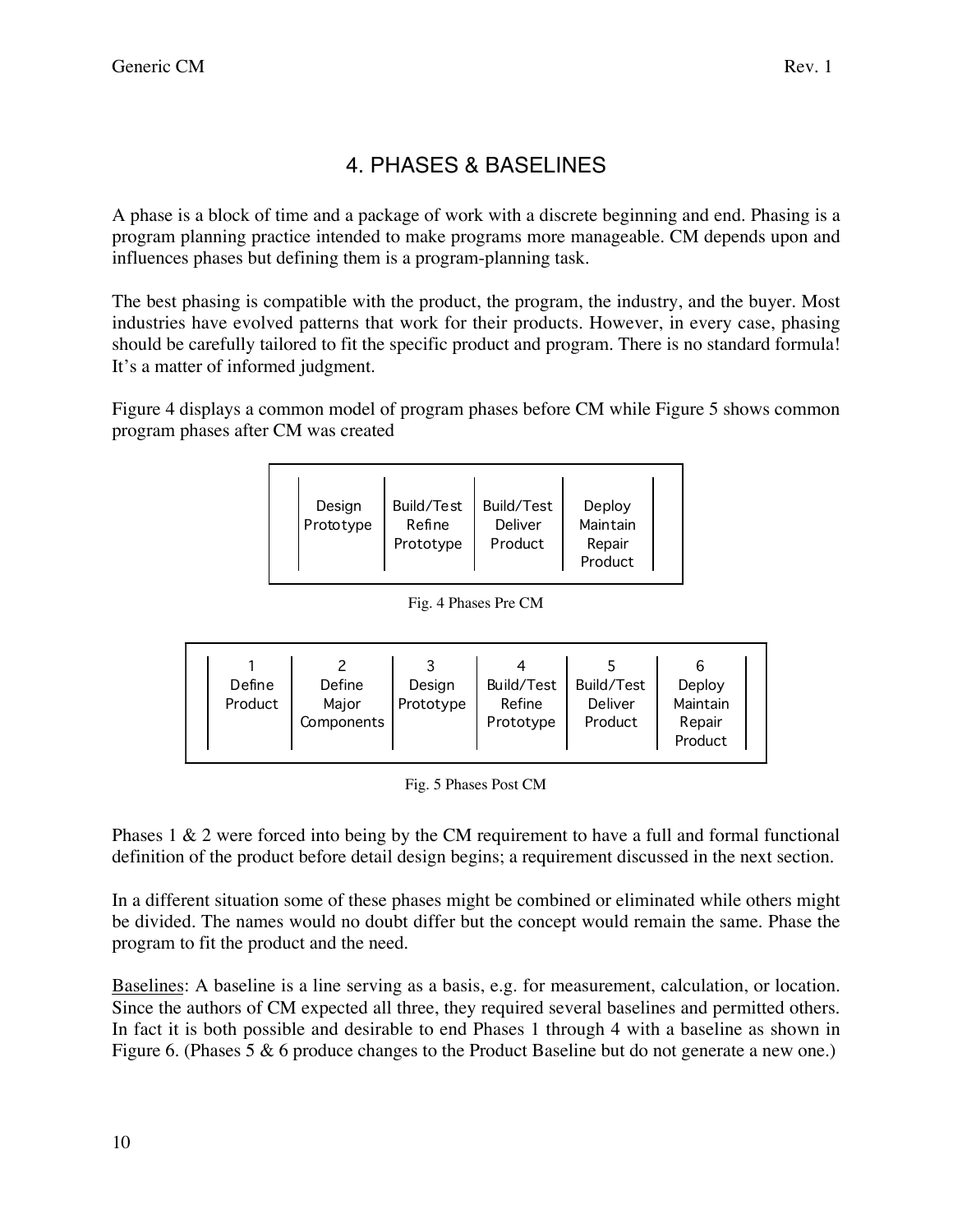|                                                             |                                    |           |                     |                    | 6                  |
|-------------------------------------------------------------|------------------------------------|-----------|---------------------|--------------------|--------------------|
| Define                                                      | Define                             | Design    | Build/Test          | Build/Test         | Deploy             |
| Product                                                     | Major<br>Components                | Prototype | Refine<br>Prototype | Deliver<br>Product | Maintain<br>Repair |
|                                                             |                                    |           |                     |                    | Product            |
| <b>Functional</b>                                           | Allocated                          |           | Prototype           | Product            |                    |
|                                                             | <b>Baseline</b><br><b>Baseline</b> |           | <b>Baseline</b>     | <b>Baseline</b>    |                    |
| Underlined Baselines are required; the others are optional. |                                    |           |                     |                    |                    |



- Functional Baseline = documents containing the functions of the system
- Allocated Baseline = documents containing system functions allocated to major components.
- Prototype Baseline = documents containing the detailed design from which the Prototype is built.
- Product Baseline = documents containing the detailed design from which the product is built, maintained, and repaired.

We often make a buzzword out of baseline and attribute all kinds of powers to it. It's important to remember that there is no magic there. It is simply a symbol that stands for (1) a particular set of documents and (2) the point at which Change Control of those documents begins. There are other ways to do it but the baseline concept is a very useful convenience.

Baselines are established for each Phase by Release as shown in the boxed text below.

| The Discipline                                                                                 |
|------------------------------------------------------------------------------------------------|
| Locate applicable engineering requirements.<br>Perform work in accord with those requirements. |
| Document the work.                                                                             |
| Identify the work.                                                                             |
| Verify compliance with the requirements.                                                       |
| Release the documents. Establish Baseline                                                      |
| Change Control the documents                                                                   |

Fig. 7 Establishing Baselines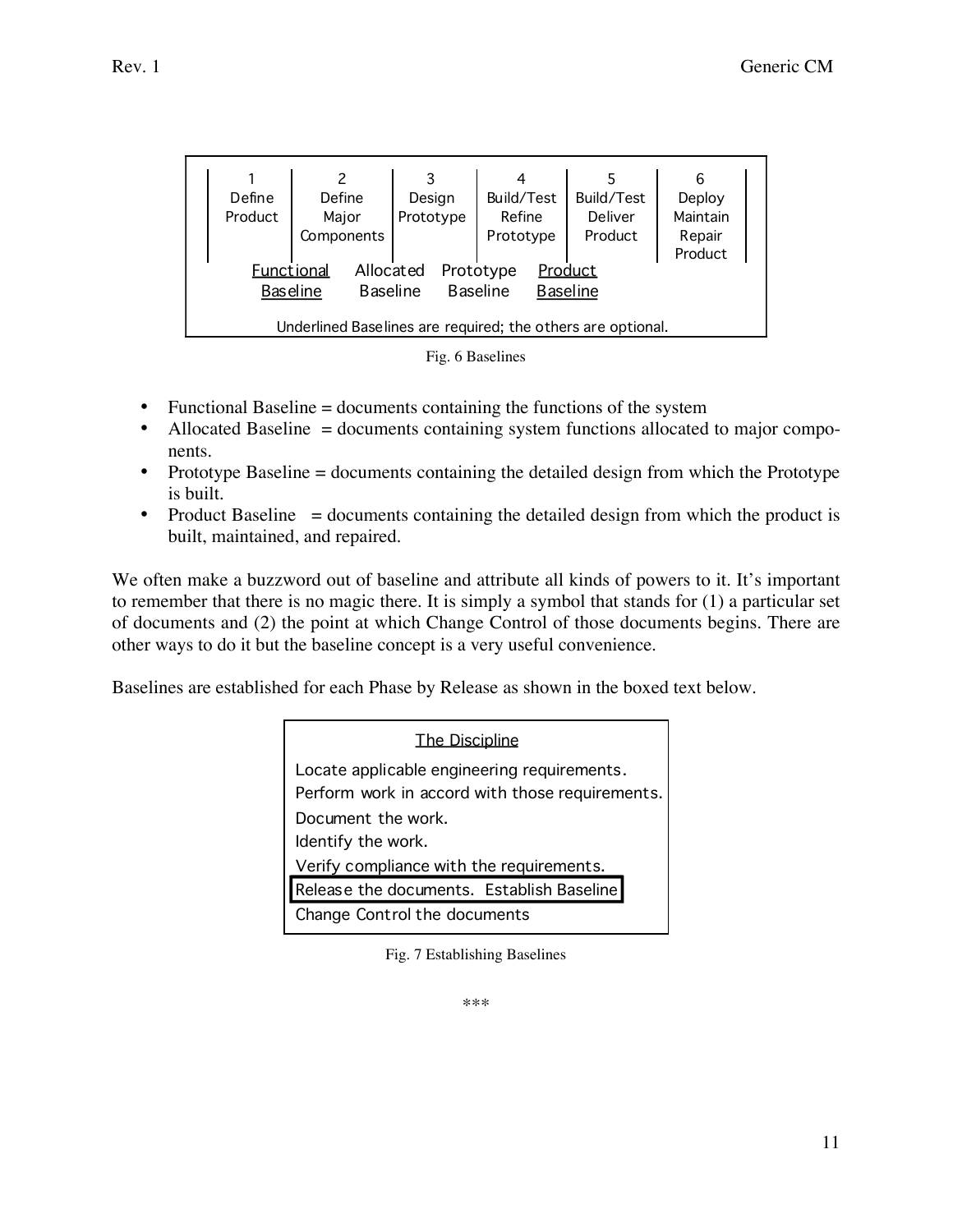# 5. HOW IT WORKS

The Discipline is applied to each phase of the program.



Fig. 8 Applying the Discipline

# Phase 1. Define the Product

Locate Requirements: In the beginning the applicable engineering requirements for Phase 1 must be derived from the need for the product.

# Need

Strategists and tacticians derive need from threat analysis. They may describe it in detail or as the concept for a product to be developed. CM does not define or evaluate need. It cannot distinguish a genuine need from a phony one. It will foster either one with equal vigor.

Establishing need is a difficult job. Elements of Congress or the White House may be involved. Budgets will be impacted. Doubtful approaches may require feasibility studies. Contractors may or not participate but they don't make the decisions. All of this work and more is repeatedly reviewed, critiqued, and revised. The process is quite formal and pro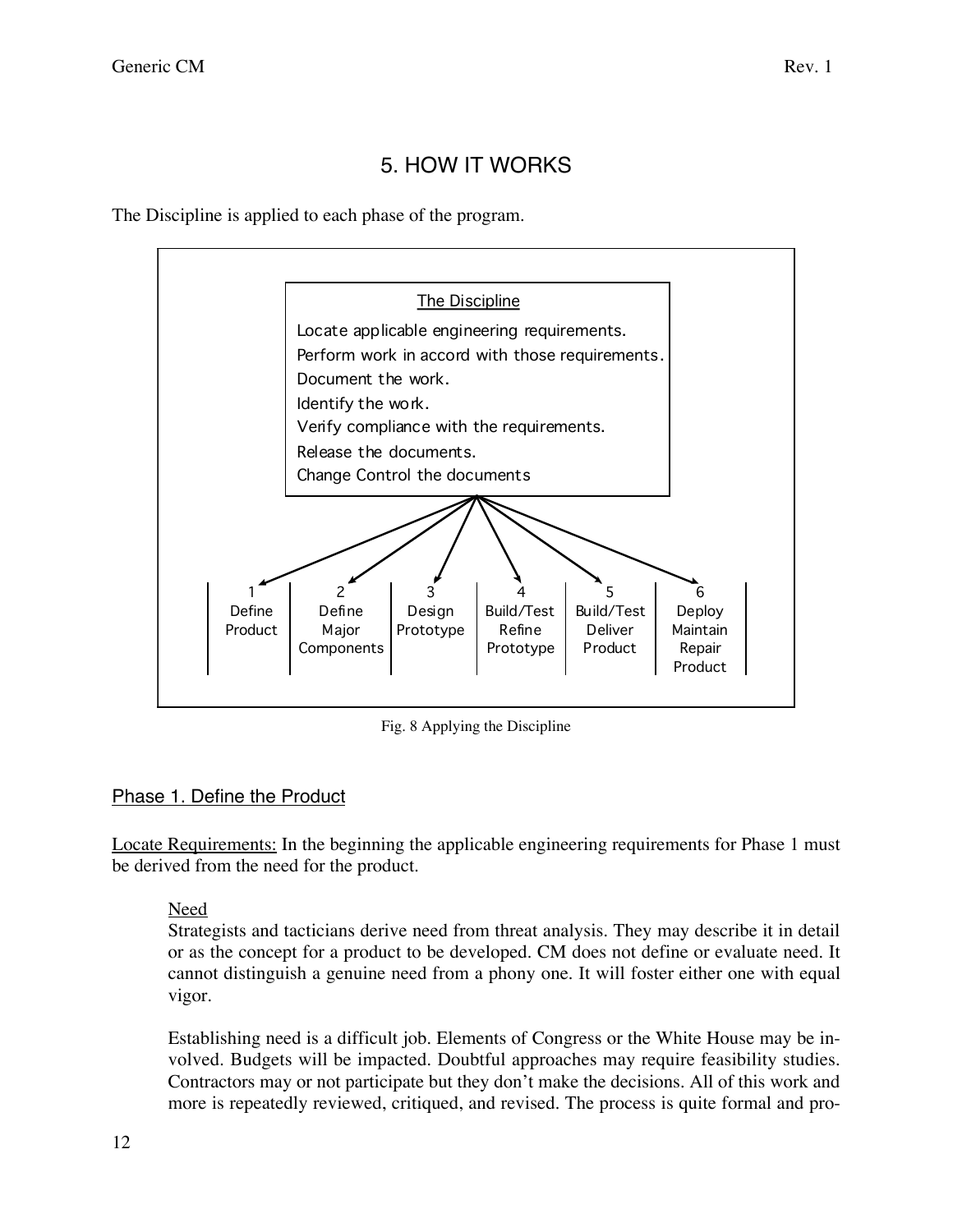ceeds through stages. It may take weeks, months, or years. When the time comes, the responsible authority makes the critical decision and "need" is established or the effort is shelved.

For the military, law, regulation, or directive defines the "responsible authority". In the commercial world need is better known as opportunity and is identified by the upper management of the company. With need established, a program can be defined (phased) and CM begins.

The Work: A product can be defined in terms of what it is (physically), what it does (functionally), or both. At this stage of development, it's necessary to define the product functionally; that is, by stating the functions it must perform to satisfy the established need. However, if a major component such as an aircraft engine already exists it will be described by its top-level identification and that includes its physical characteristics.

System Engineers define the product by translating the functions it must perform into engineering terms suitable as requirements to be met by detail design engineers. The job is difficult. It must do enough but not too much.

### Over Specification

Over-specifying is the practice of defining unnecessarily stringent requirements in the hope that the extra effort needed to achieve them will assure that the real requirements are met. This practice can turn up at almost any point during a program but when it occurs at the beginning the consequences are more severe and longer lasting. Every engineering decision becomes more difficult to make and to implement until the truth surfaces. The consequence is usually greater cost, wasted time, and increased change volume. Over-specifying seldom achieves its goal. Those who define need or convert it into engineering requirements have a heavy obligation. Meeting it is both art and science.

Document & Identify: The requirements are documented, usually in a specification often called the System Specification, and identified with a specification number.

Verify: The finished specification is evaluated by another set of experts. Their job is to determine that it does or does not meet the established "need". If it does we go forward. If it doesn't, it is corrected.

Release & Change Control: The verified System Specification is released which establishes the System Baseline and places its content under Change Control.

As we leave Phase 1 please note that each element of the Discipline has been applied in the sequence specified in Figure 8. These elements in this sequence will be applied to each phase of the program.

\_\_\_\_\_\_\_\_\_\_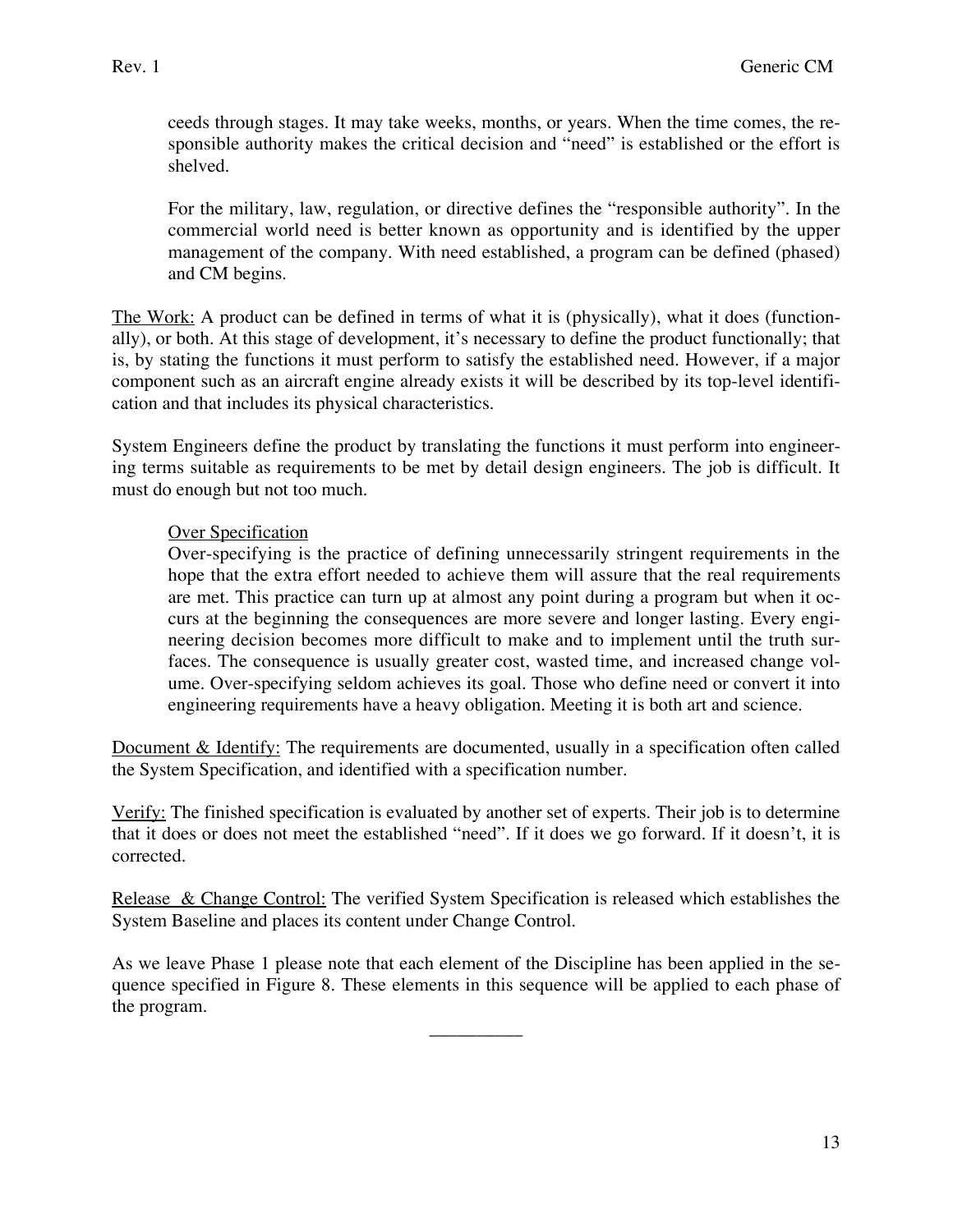# Phase 2. Define Major Components

Originally, a separate specification was to be written for each major component of the product. Each specification was assigned to a group of design engineers who designed the physical component accordingly. Initially, this approach worked but not well.

The System Engineers who write the component specifications were given to over specifying which was deeply resented by the Design Engineers who had to meet unrealistic requirements.

In most cases Design Engineers were quite capable of working with the System Specification. Further definition was seldom necessary. So the whole Component Specification notion was seen as overkill.

Much hemming and hawing resulted in the phase being made optional and it was oftentimes abandoned. But this action ignores at least two situations. When a component is to be designed by a subcontractor a separate specification for the design of that component is necessary for clarity and reference in the subcontract. When a component is to be supplied by the government a separate specification of exactly what is to be supplied will prevent major misunderstanding.

In multi-division corporations it is not uncommon to have the basic program under the control of one division while another division designs a major component of the product. It is usually wise to have a component specification or equivalent to control the design work to be done by the other division. It's easy to get into trouble without one.

Now, it's altogether practical to combine Phases  $1 \& 2$  by having necessary component specifications prepared as a second task in Phase 1. On the other hand there is a great advantage to having the product requirements thoroughly settled in Phase 1 before becoming involved with the snarls of major components. A Phase 2 also provides an additional checkpoint for the program.

The Program Manager designates the components that will be subject to separate specification. Generally they will be subcontracted or government furnished items but they can be other items that he feels require special treatment. It is not uncommon for the customer to require special treatment for one or more items for his own purposes.

Locate Requirements: The requirements to be allocated (assigned) to major components are located in the System Specification.

The Work: System Engineers allocate (assign) requirements from the System Specification to each major component.

Document & Identify: The requirements are usually documented in a specification for each major component and identified with a specification number. (These specifications are referred to in this book as Component Specifications.)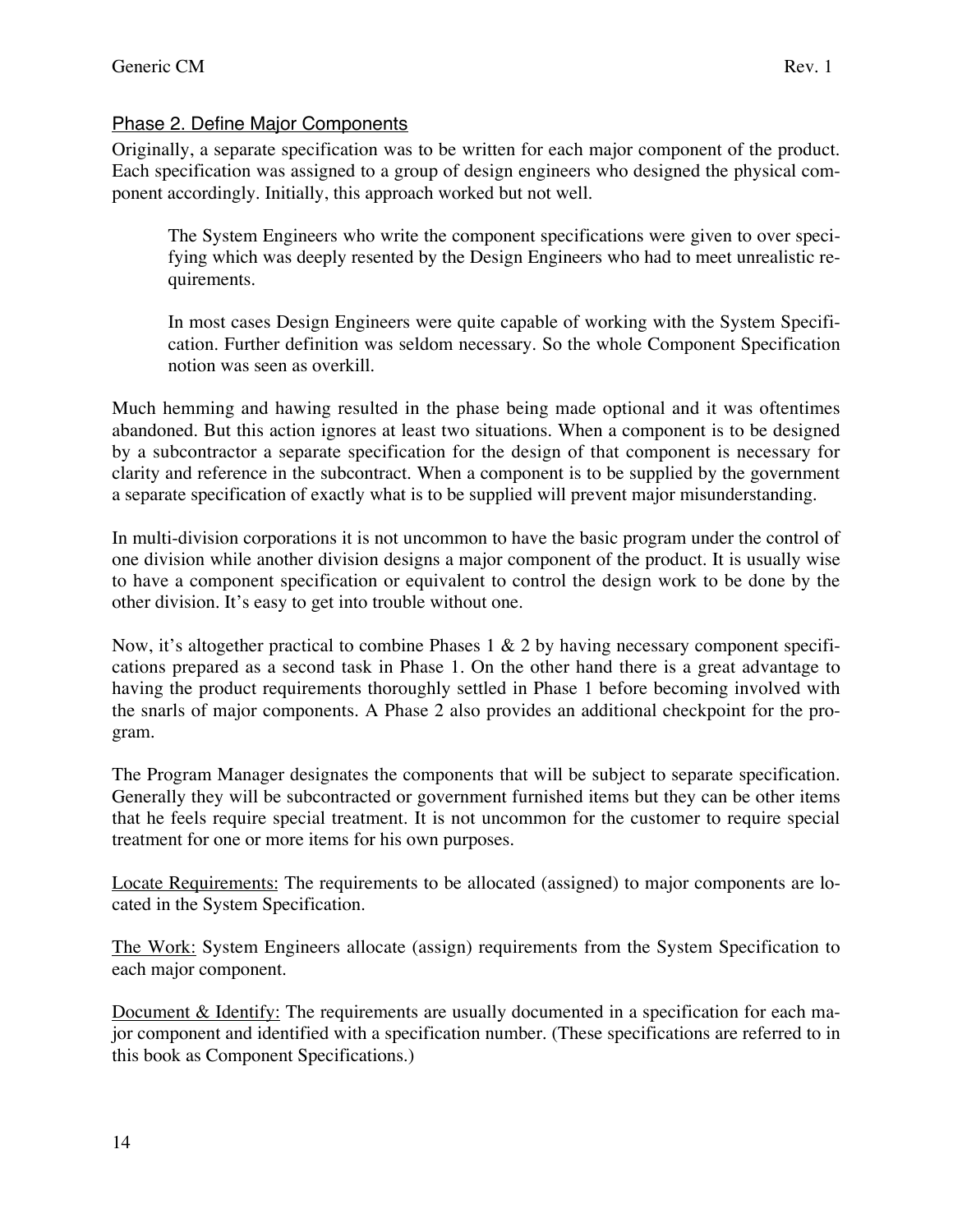Verify: Each Component Specification is evaluated by another set of experts. Their job is to determine that it does or does not meet the requirements of the System Specification. If it does, things go forward. If it doesn't, it is corrected.

Release & Change Control: Verified Component Specifications are released which establishes the Allocated Baseline and places its content under Change Control.

\_\_\_\_\_\_\_\_\_\_

Phase 3. Design Prototype.

Locate Requirements: The requirements for this phase are in the System Specification (from Phase 1) and the Component Specifications (from Phase 2).

Subcontract: Issue subcontracts as appropriate referencing the applicable Component Specification from Phase 2.

The Work (for both Sub and Prime Contractors): Detail Designers meet Phase 1 & 2 requirements by selecting and arranging parts and materials to perform the functions required. Test Engineers develop methods (usually demonstrations) to prove that the functional requirements have been met.

Document & Identify: The detail design requirements and tests are usually documented in drawings, specifications, and text procedures identified with document numbers.

Verify: Other experts, most often checkers and editors, examine each document. Their job is to determine that it does or does not meet the requirements of its next assembly. If it does, things go forward. If it doesn't, it is corrected.

Release & Change Control: Verified drawings, specifications, and test procedures are released which establishes the Prototype Baseline and places its content under Change Control.

 $\overline{\phantom{a}}$  , where  $\overline{\phantom{a}}$ 

Phase 4. Build, Test, & Refine Prototype.

Locate Requirements: The requirements for this phase are found in the drawings, specifications, and test procedures created during Phase 3.

The Work (Task 1 - Build): Technicians and mechanics fabricate and assemble parts and materials into one or more prototypes.

Verify: Their work is inspected to assure compliance with requirements.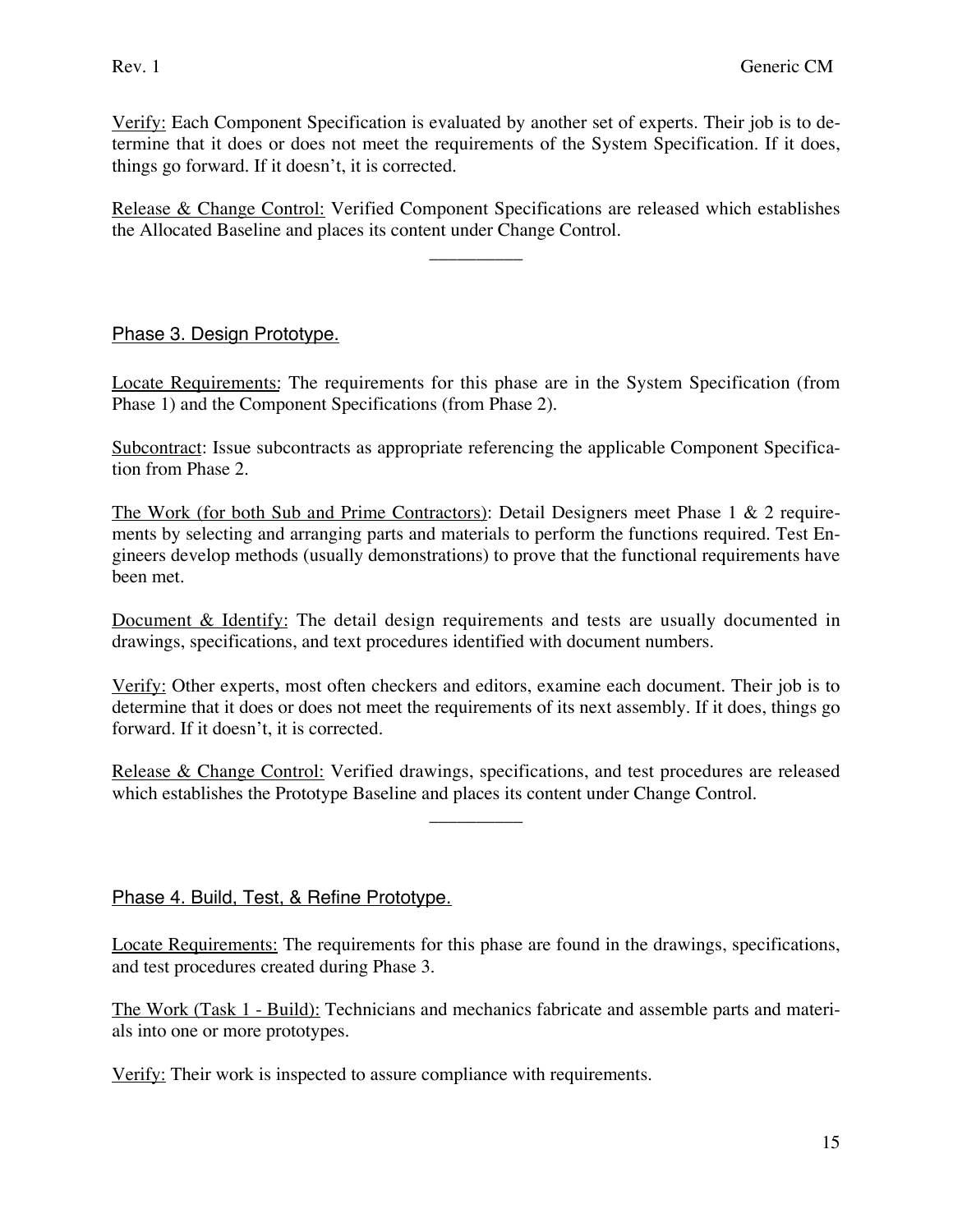The Work (Task 2 - Test): Technicians run the test (demonstrate) the prototype(s) and record the results.

Document & Identify: The results are documented in a test report identified with a document number.

Verify: The report is evaluated to assure compliance with the requirements. This is the acid test for a program. The test procedures are designed to show that the prototype does or does not meet the requirements defined in the Phase  $1 \& 2$  specifications (which contain the need in engineering terms). Every reasonable effort is made to conduct such tests under conditions as close to those in actual deployment as possible. If the prototype fails these tests, corrective action is required. If it passes, a suitable celebration follows and the work goes forward.

The Work (Task 3 - Refine): Oftentimes the techniques used to produce the prototype are unsuitable for volume production. So production specialists review the prototype design for producibility and recommend refinements (changes) to enhance production. Acceptance test methods are defined to prove that production hardware meets its requirements.

Document and Identify: The proposed changes are documented in Change Proposals and identified with Change Proposal Numbers. Acceptance tests are documented in procedures and identified with document numbers.

Verify: Proposed changes are evaluated to assure that they will not degrade hardware performance. Acceptance tests are evaluated for adequacy.

Release & Change Control: The Prototype drawings, specifications, and test procedures along with verified changes to them are released which establishes the Product Baseline and places its content under Change Control.

 $\overline{\phantom{a}}$  ,  $\overline{\phantom{a}}$ 

Phase 5. Build/Test Deliver Product.

Locate Requirements: The requirements for this phase are found in the Product Baseline; the drawings, specifications, and test procedures released at the end of Phase 4.

The Work: Technicians and mechanics fabricate and assemble parts and materials into products. Maintenance Engineers prepare such instructions and manuals as may be required to maintain and repair the product in the field.

Document & Identify: Proposed changes if any to Product Baseline Documents are documented in Change Proposals and identified with Change Proposal Numbers. Maintenance and repair instructions are documented, usually as Manuals, and identified with manual numbers.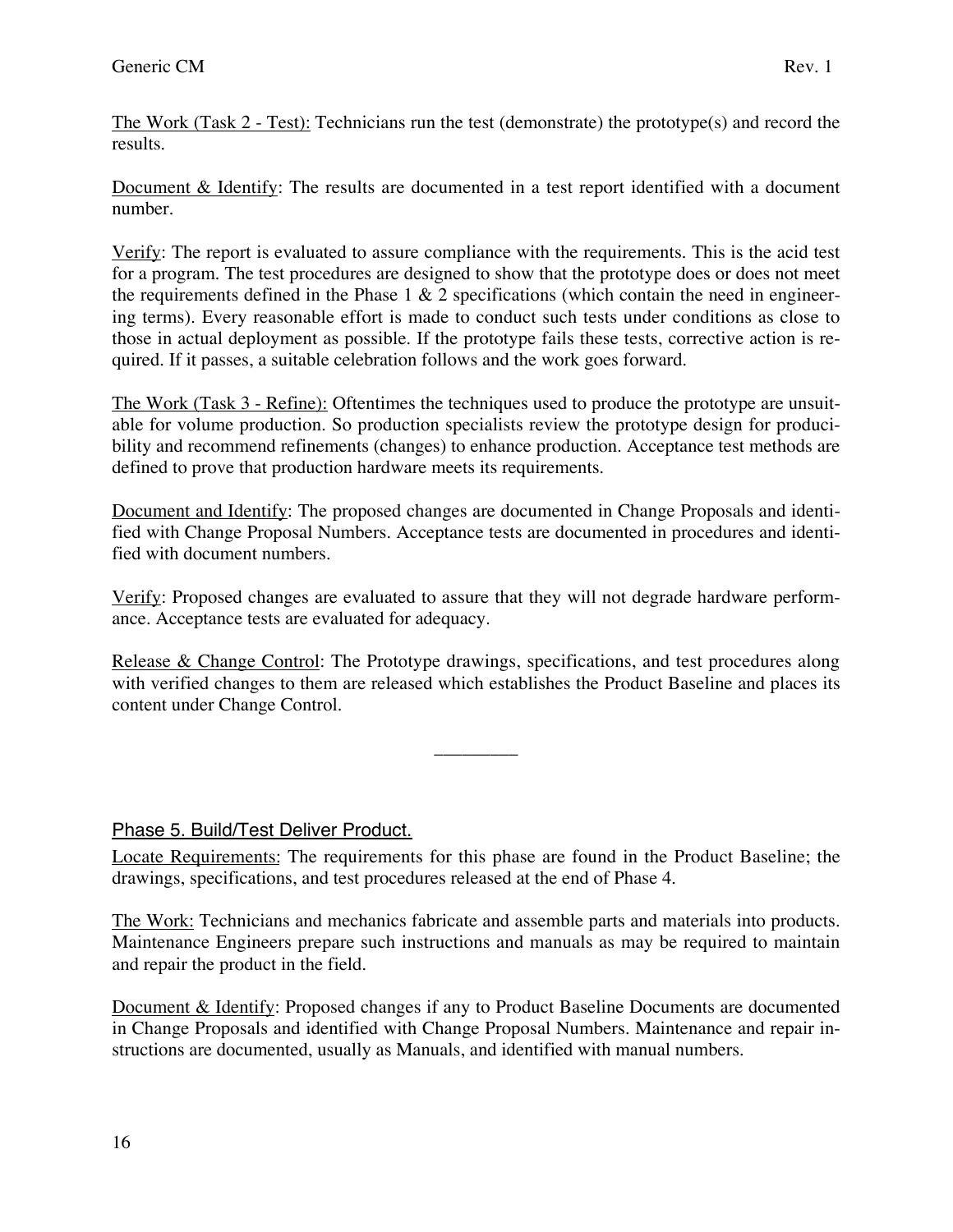Verify: The hardware is subject to acceptance inspection (examination and test) to assure that it conforms to the Product Baseline. Proposed changes if any are evaluated to assure that they will not degrade hardware performance. Manuals are evaluated to assure that they comply with the Product Baseline.

Release & Change Control: Verified changes if any are released as changes to the Product Baseline and placed under Change Control. Verified manuals are released and placed under Change Control.

 $\overline{\phantom{a}}$  , where  $\overline{\phantom{a}}$ 

Delivery: The completed product is delivered.

### Phase 6. Deploy, Maintain, Repair

Locate Requirements: The requirements for this phase are found in the Product Baseline; the drawings, specifications, and test procedures released at the end of Phase 4 and any maintenance and repair instructions or manuals released during Phase 5.

The Work: Technicians and mechanics perform routine maintenance and repair of the product as necessary

Document & Identify: Generally this work is recorded in logbooks. Changes to the Product Baseline are documented in Change Proposals and identified with Change Proposal Numbers.

Verify: The maintained or repaired product is subject to Acceptance Inspection (examination and test) to assure that it continues to conform to the product Baseline. Proposed changes if any are evaluated to assure that they will not degrade hardware performance.

Release & Change Control: Verified changes if any are released as changes to the Product Baseline and placed under Change Control.

 $\overline{\phantom{a}}$  , where  $\overline{\phantom{a}}$ 

# Change Control

The product is built, maintained, repaired, or modified only in accordance with released documentation. Once something has been released it can't be changed without going through the procedure shown in Figure 9.



Fig. 9 Change Control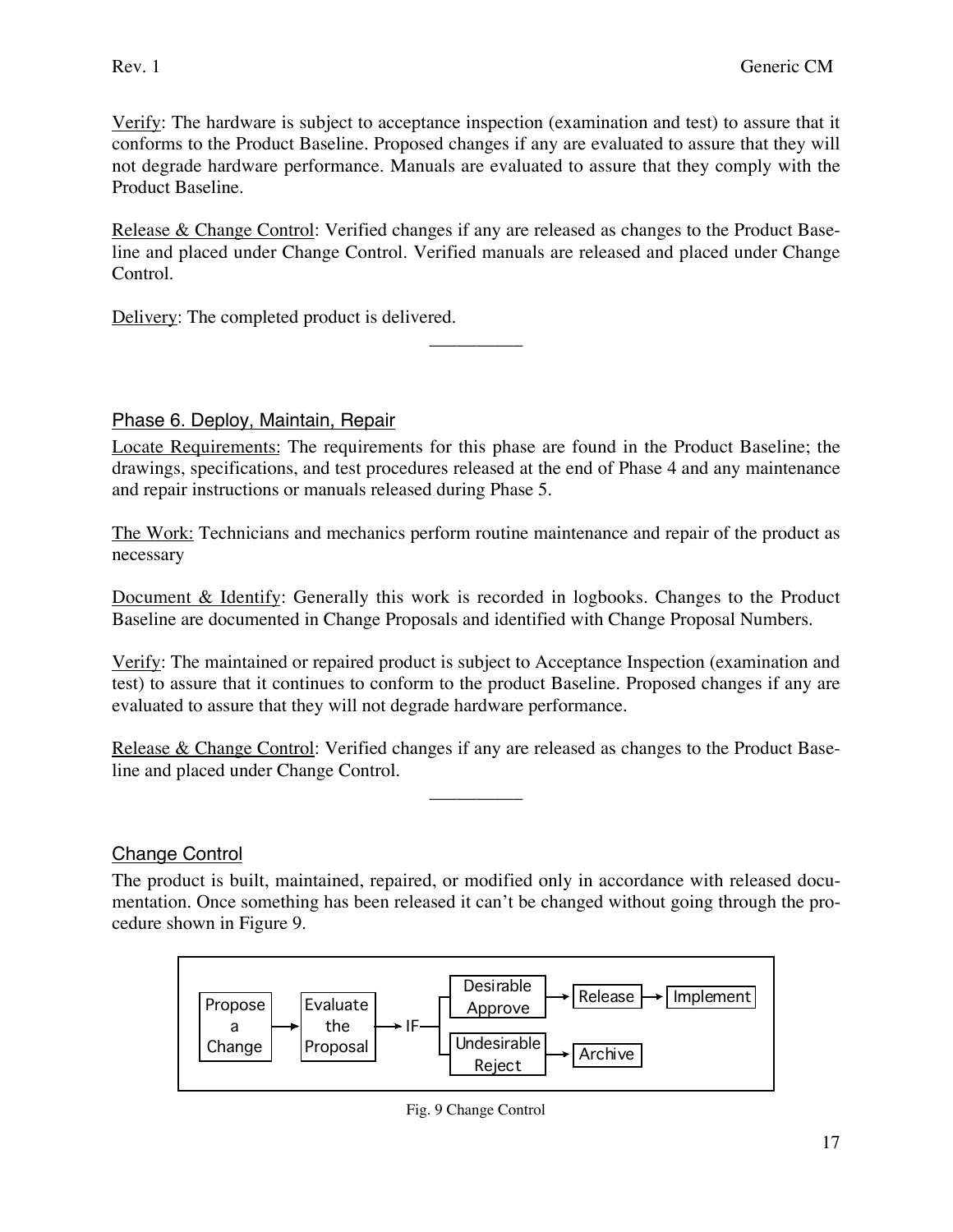An approved Change Proposal becomes a Change Order that is implemented by releasing it. In due course, released changes are incorporated into the documents they change. Those changed documents are reviewed for continuing compliance and re-released to replace the old documents plus changes.

There is much more to be said about Change Control but this is not the place to say it. Those with a special interest in the subject (and it is a fascinating one) should download the Appendix where they will find it discussed at length.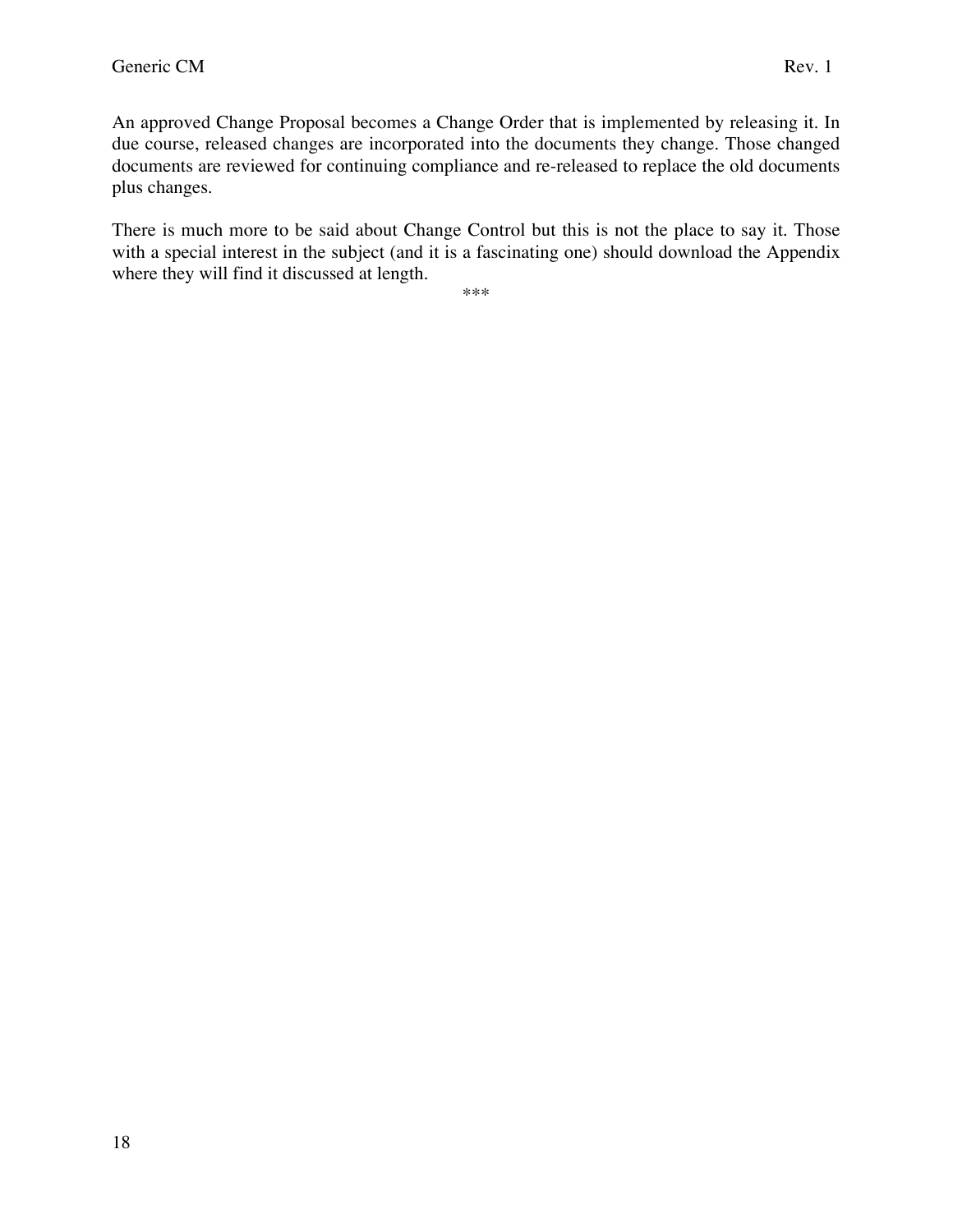# 6. CHAIN OF VERIFICATION

The Chain of Verification shown in Figure 10 is the crux of CM.



Fig. 10 Verification

The logic is simple.

If the Product complies with the Detailed Design,

*The Product meets the need,*

Because the Detailed Design complies with the Component and System Specifications,

And they specify the need in engineering terms.

Such alignment is accomplished by applying the CM Discipline:

- Identify requirements to know what needs to be done.
- Do the work.
- Document the work result to communicate it.
- Identify the work (documents or hardware) to distinguish it.
- Verify compliance with the requirements.
- Release the documents to establish a record.
- Change Control the documents to preserve their integrity.

To each phase of the program:

- Define Product
- Define Major Components
- Design Prototype
- Build/Demonstrate Prototype
- Build Product
- Maintain Product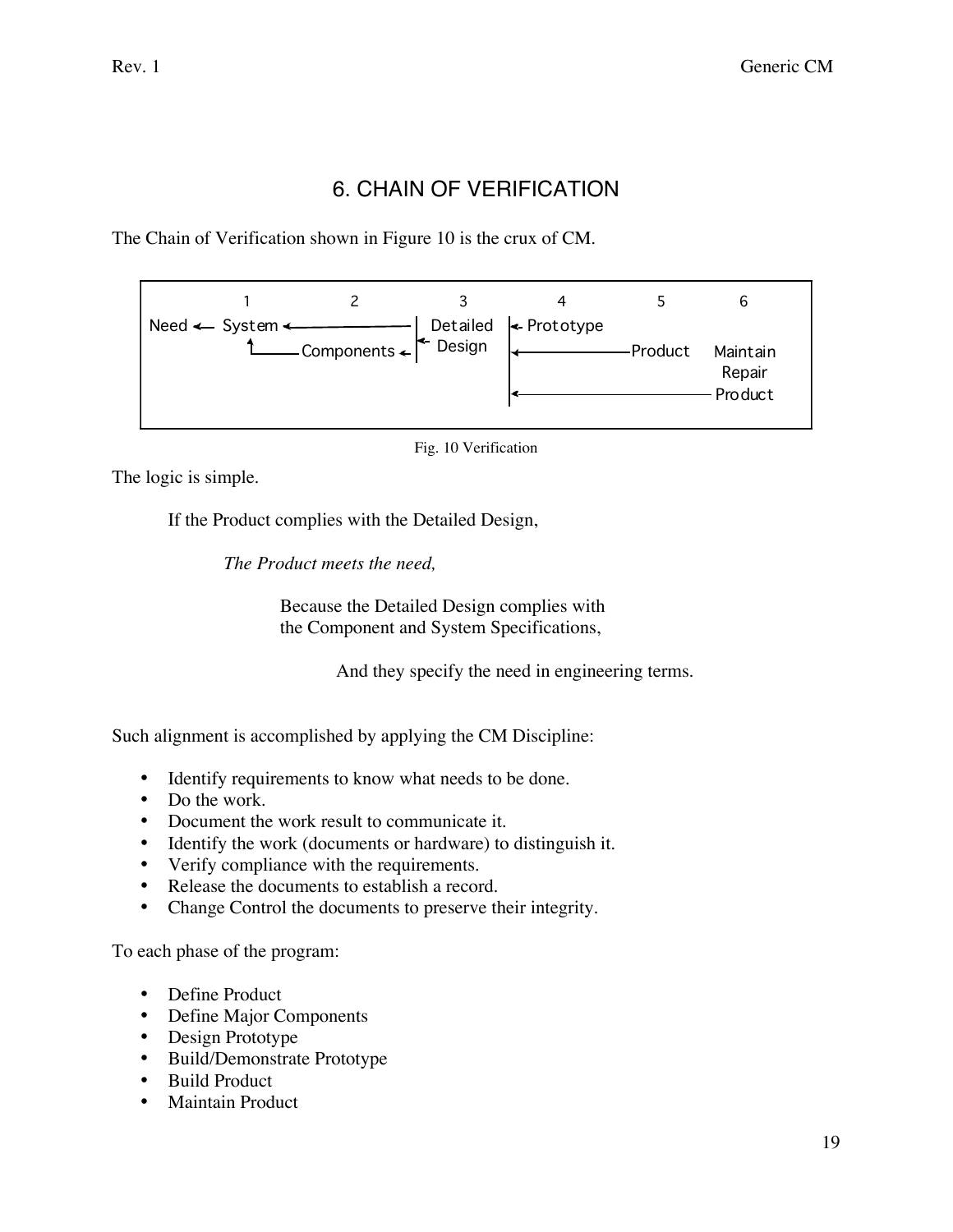At this point it's tempting to write those fatal words, "That's all there is to it!" because in one sense they're true. Yet, there is more to be touched on and we will do so. However, if you understand the preceding page you understand the essence of CM.

A great deal has been said about the importance of staying aligned with need. What happens if the need is no longer valid or there was a mistake in the definition in the first place? The answer is move to change it! Now!

Propose a formal change to the System Specification that will correct the deficiency. If it's approved, implement the change. This can be a major undertaking if the program is well along because changes must be made at every level of detail. Still, it must be done.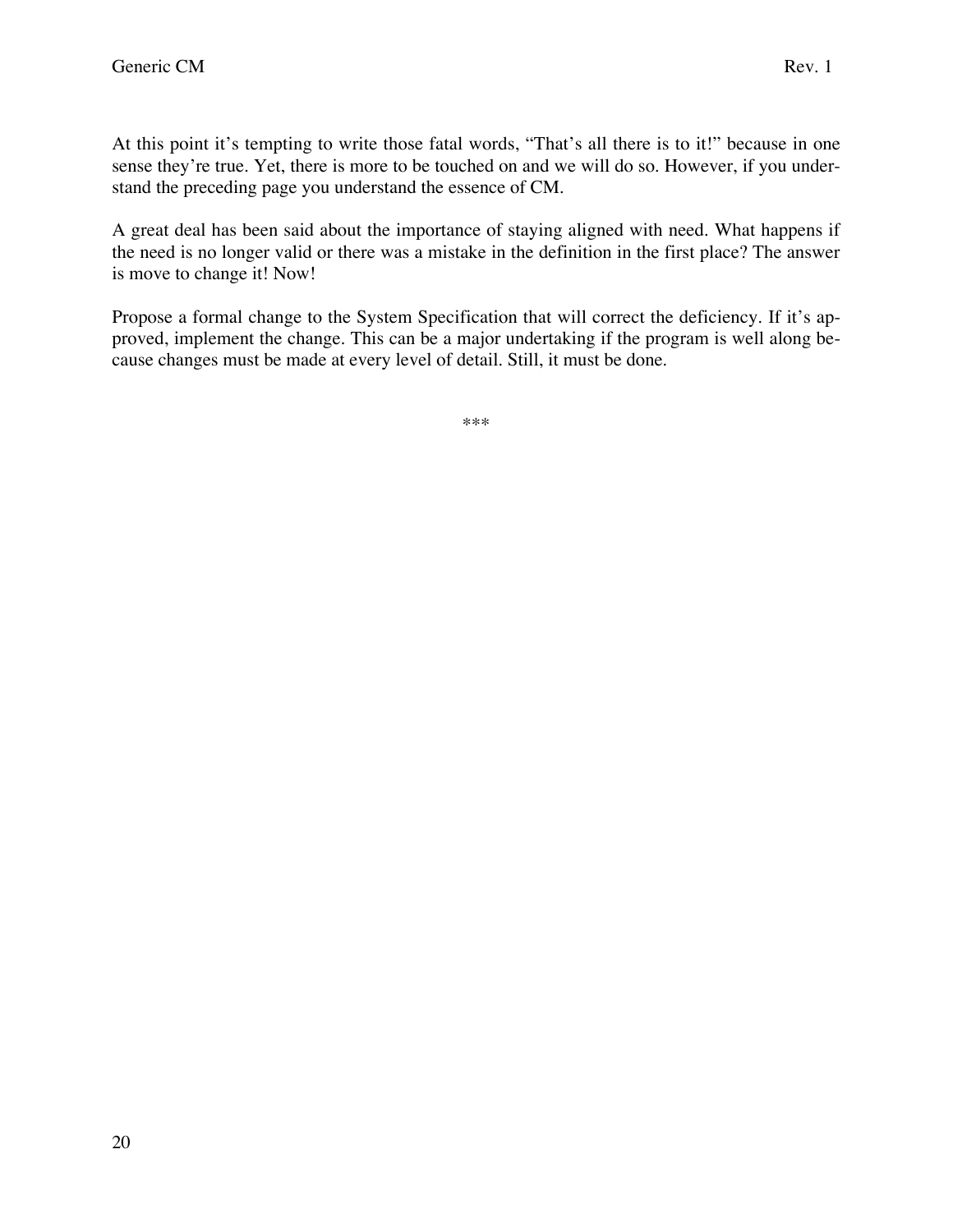# 7. SOFTWARE

Originally, enthusiasts attempted to force fit Software to CM or CM to Software. It didn't work. CM imposes structure and constraints. Typically Software, as an emerging technology, vigorously fought any structure or constraint from any quarter, including its own.

# Perspective

Initially, no one really knew what software was. Anyone who could make it work was seen as a black art practitioner. Eventually, these practitioners evolved their own jargon, methods, and rituals. They could do no wrong until they became exuberantly optimistic, enormously expensive, and exceedingly unpredictable. This evolutionary pattern is relatively standard for any new technology.

Emerging technologies are properly developed in feasibility programs designed to accommodate their idiosyncrasies and develop their promise by pushing the state of the art. They do not belong in design and development programs destined for production until they are mature enough to withstand the rigors of need, predictability, cost, and schedule.

However, there is no formula that determines maturity and there are always those who push the state of their art into collision with the realities of industrial practice. The result is a clash of languages, methods, and rituals. Only time, patience, and experience produce the mutual understanding necessary for successful integration. All new technologies pass through this trial by fire. If they are viable, they eventually become commonplace.

Software is now commonplace. But remnants of its evolution linger and there is still much potential to be developed. It's wise to remember those facts.

# As A Product Component

Software is developed by programmers to run in a hardware device developed by hardware engineers. It's easier to think of the software and hardware together as a single component that performs a function. This component is often called a computer system, Figure 11, even though the hardware may be a simple microprocessor and the software no more than a few lines of code.



Fig. 11 Simple Computer System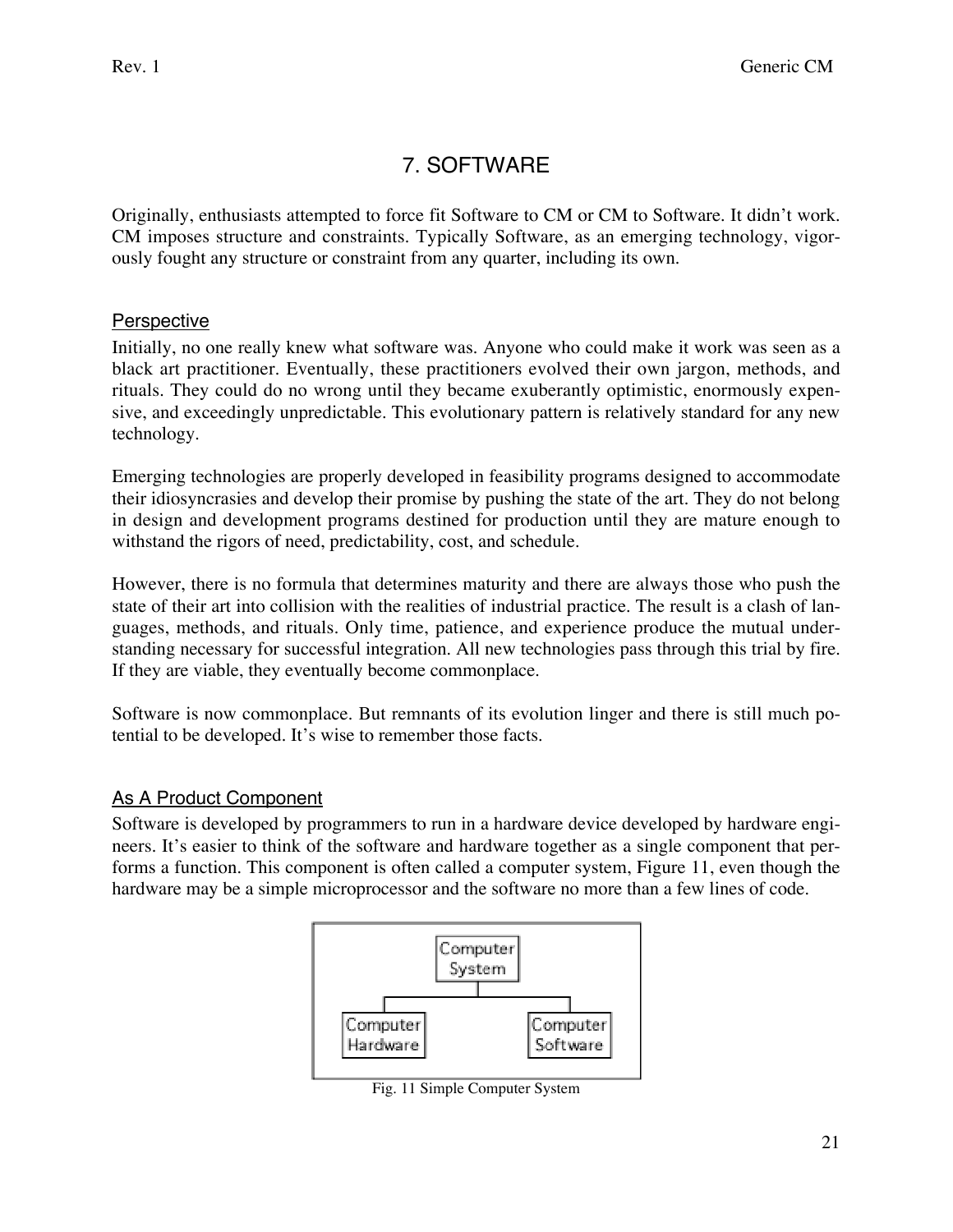When a computer system is a component of the product, CM applies in the same way that it applies to hardware regardless of the differences in jargon. However, adjustments similar to those required for any specific technology must be made. For instance, undimensioned drawings were developed to accommodate the photo-etching technology. The documentation of Software may look odd and may be recorded on a disk rather than paper but it's still Documentation. Generic CM does not change.

The derivation of technical requirements for Software is sometimes debated as a chicken or egg problem. Are requirements derived from a computer that needs Software or from Software that needs a computer? The answer is neither. They are properly derived from a function of the product that is best performed by a computer system. Both the software and the computer must be designed (or selected) to operate as compatible components of that computer system to perform that function. Of course, that function has its origin in "need" passed down through the phases. It may be identifiable in Phase 2 as a major component or not until Phase 3 as an element of the design.

High-risk takers, hoping to achieve phenomenal breakthroughs, often use immature technology. The consequence is really a feasibility effort embedded in a development program. It's very high-risk but sometimes it works. However, be mindful that the objective of a development program is to "Do this". For feasibility the objective is, "Can this be done"? These are not compatible goals! The usual development program techniques will not work in the feasibility effort. It should be encapsulated as a side-program until it is successful. While some elements of CM can be helpful within the capsule, the full spectrum is seldom advisable. Participants won't be tied down and risk-takers exhibit effervescent certainty instead of acknowledging risk. Usually, encapsulation is not achieved and the development effort suffers accordingly.

The fact remains that CM is applicable to Software, as a product component, with little more accommodation than that required for other evolving technologies.

# As The End Product

Software is the end product for many companies. They do nothing else. However, they program it to work in a computer or it's useless.

The "need" in this case is derived from the computer system being developed or used by some other organization. That system is expected to perform a specific function(s). That function must be specified in enough detail to allow the development of software. These activities must be disciplined enough to produce a computer system that performs the specific function(s) required. CM can and should be applied.

# Commercial Market

A wide variety of computers already exist in the commercial market. Now comes a company dreaming of a killer application. What must they do to achieve their dream?

They must know or gather the significant attributes of every existing computer model that is expected to host their application. Those attributes are one part of the "need". The other part is the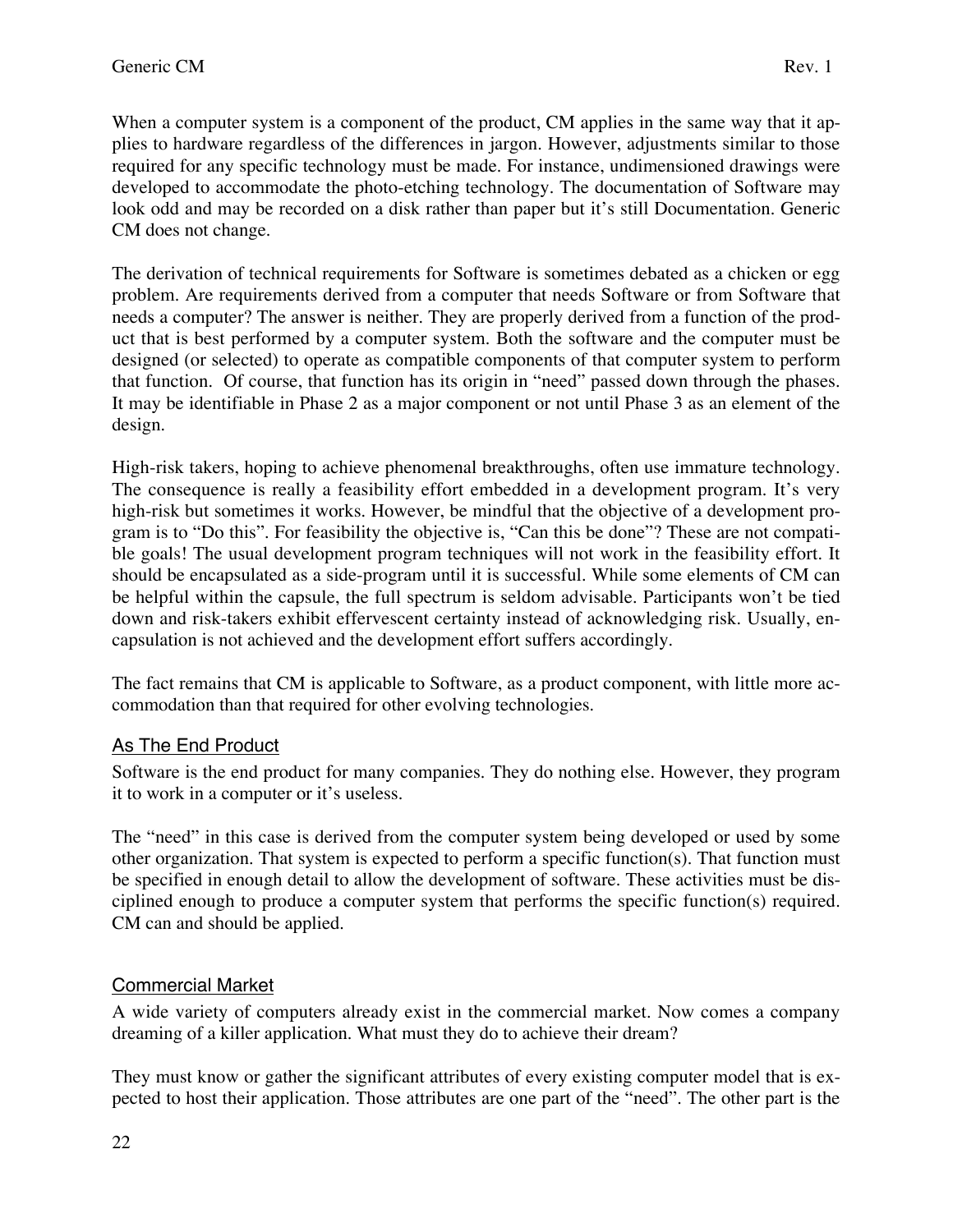attributes of the application they expect to develop. However, this kind of "need" is soft - and fickle.

The difficulties of development and the limitations of finance will cause computer models or software attributes to be added or deleted. These changes can be made with relative impunity. The only limitations are future market share, competition, and cost. These circumstances usually turn "need" into a mush that defeats the effective application of CM. However, if the "need" is stable, CM can be successful.

Some of these companies use one or more of the CM elements and call it CM. They are incorrect but no great harm is done unless someone else is depending on them to use the real thing. In that case, things come unglued.

There are many companies now offering to help others implement CM. The offer is usually based on software products that they sell. They are likely dealing in good but mistaken faith. Generally, these folks are offering various combinations of bundled computerized practices that they believe constitute CM. These programs may or not integrate with various existing management systems. The day may come when the entirety of CM is fully automated but it's not here yet! If you decide to consider such a product:

- Examine it against your *well*-*defined* need.
- Try before you buy!
- If it meets your need, buy it, however --
- If it's a first generation program that will operate or impact critical activities require indemnification against consequential damages or take other protective steps. It's almost certain that you will need them.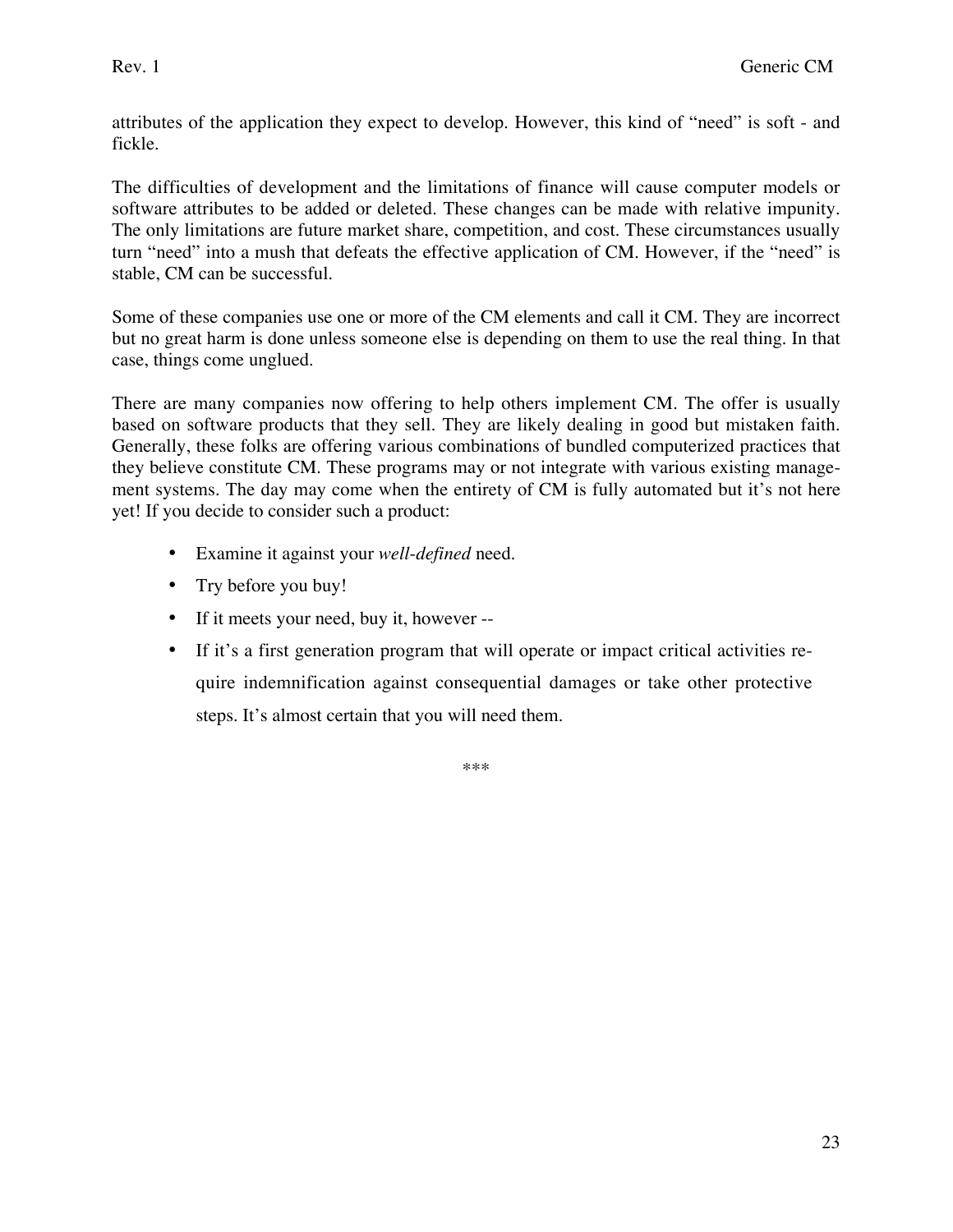# 8. GOVERNMENT CONTROL

### **Background**

Commercial firms may use or not use CM in any way they like unless they choose to do business with the government. Generally firms doing business with the military and some other agencies are required to use CM but only as specified in their contracts. Some of what's specified will relate to government control – that is, approval of original documents and subsequent changes to them by the government customer.

Generally, controllers want more and the controlled want less. This is more than a contest of ego and power. No control is chaotic. Complete control is paralyzing. The goal is to eliminate chaos without paralyzing anything. Even so, there is always someone demanding more so that achieving a reasonable balance is exceptionally difficult.

The military customer will insist on control of performance, outside interfaces, supportability, safety, and security requirements. These elements are usually stated in the System Specification. In addition, he will want control of Demonstration Test Procedures and Acceptance Test Procedures. Figure 12 displays this approach.

| Define<br>Product         | 2<br>Define<br>Major<br>Components | 3<br>Design<br>Prototype | 4<br>Build/Test<br>Refine<br>Prototype                       | 5<br>Build/Test<br>Deliver<br>Product | 6<br>Deploy<br>Maintain<br>Repair<br>Product |  |
|---------------------------|------------------------------------|--------------------------|--------------------------------------------------------------|---------------------------------------|----------------------------------------------|--|
| Approve<br>System<br>Spec |                                    | Approve<br>Demo<br>Tests | Oversee<br>Demo<br>Tests                                     |                                       |                                              |  |
|                           |                                    |                          | Approve<br>$Accept. \longrightarrow Accept.$<br><b>Tests</b> | Oversee<br><b>Tests</b>               |                                              |  |

Fig. 12 Government Control

The System Specification defines the functions that must be performed. The Demonstration Tests prove that the design complies with the specification. The Acceptance Tests prove that the manufactured product complies with the design. These elements may be difficult but they are manageable and certainly reasonable for any prudent customer. However, they are not always enough to warn that a program is troubled in time to prevent failure. So more controls are applied.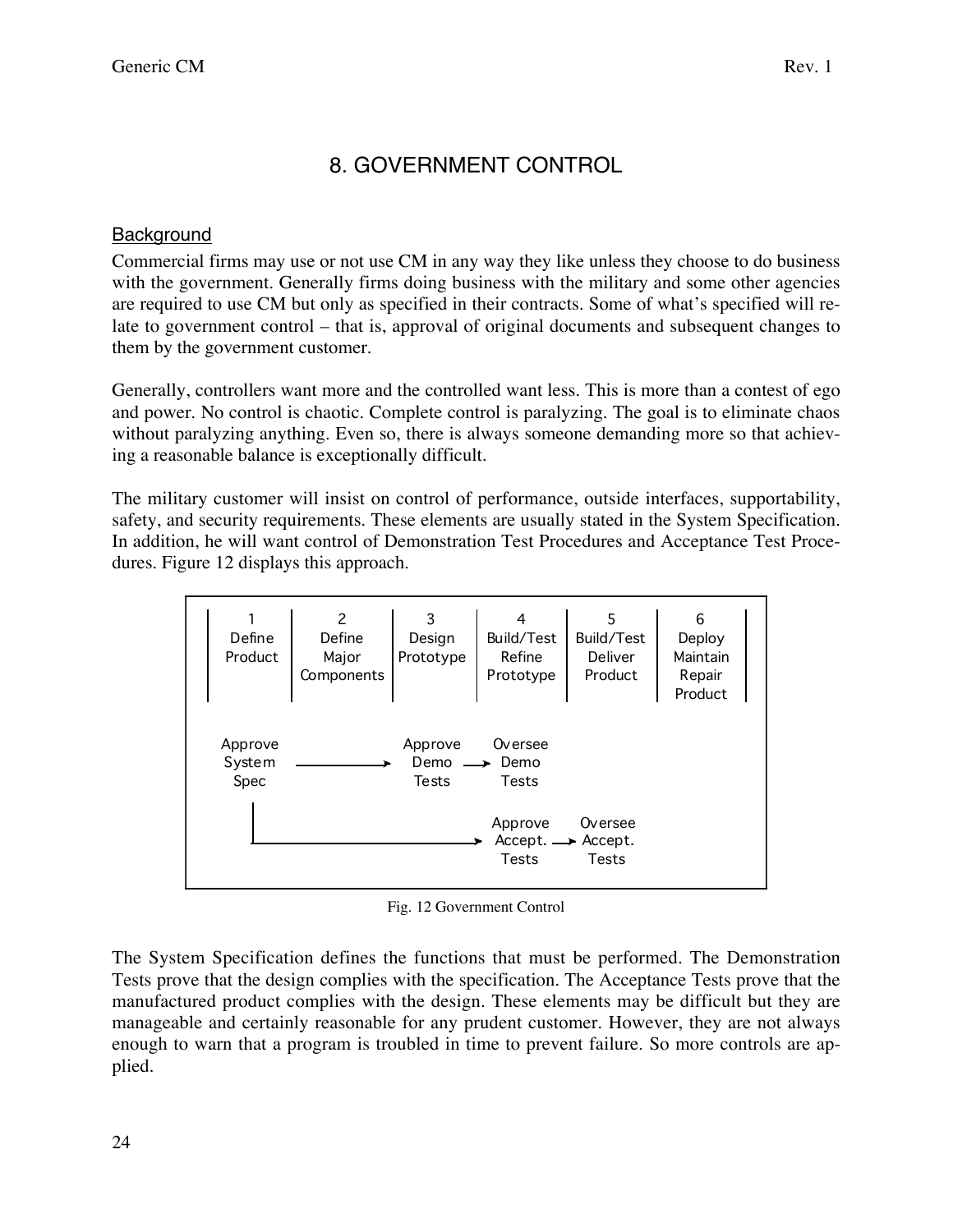The military buyer has legitimate reason for concern. The stakes are high. The obligations are great. They extend from the need to adequately equip fighting forces to the control of a large part of the pubic purse. Regrettably, unscrupulous or incompetent contractors do exist. There is a serious need to find them out before they ruin a program. Even so, excessive control does more to punish the ethical, raise the costs, and obscure the unscrupulous than it does to catch anyone. Periodic technical and management progress reviews by knowledgeable reviewers are far more effective.

Nonetheless, the government has extended its control over contractors by citing military standards in contracts. These standards take various forms and cover most conceivable conditions. The contractors' plea to "tell us what you want, not how to do it" fell on deaf ears. At the same time, contractors caused much of this excess with "can't-be-done" challenges that provoked "then-we'll-tell-you-how" responses.

# Acquisition Reform2

A few years ago the military became earnest about Acquisition Reform. ("Acquisition" means procure, purchase, or buy.) In brief, the reform would:

• Stop imposing CM requirements by citing military standards. Instead, ask the contractor how he applies CM. Evaluate his method against industry standards and accept it if appropriate.

The military has been moving to replace the old standards with more generalized provisions and greater reliance on CM Plans. This method will promote communication and likely result in more useful CM Plans written by the contractor, evaluated (approved) by the government, and cited in the contract.

• Require government configuration control of performance requirements rather than the detail design *in most cases*.

In simplest terms, Figure 12 presents one form of this approach. Overall, it should provide adequate government control while removing many lower level complications.

• Base government control on adequacy of process rather than inspection of product.

This is an established verification method often used for manufacturing processes. In essence, if the process yields a good product use the process inspection for acceptance of the hardware produced by the process. Wider use would greatly simplify many operations. It would not reduce government control but it would reduce the idiosyncrasies of individual reviewers and inspectors.

 $\overline{a}$  $2$  MIL-HDBK-61A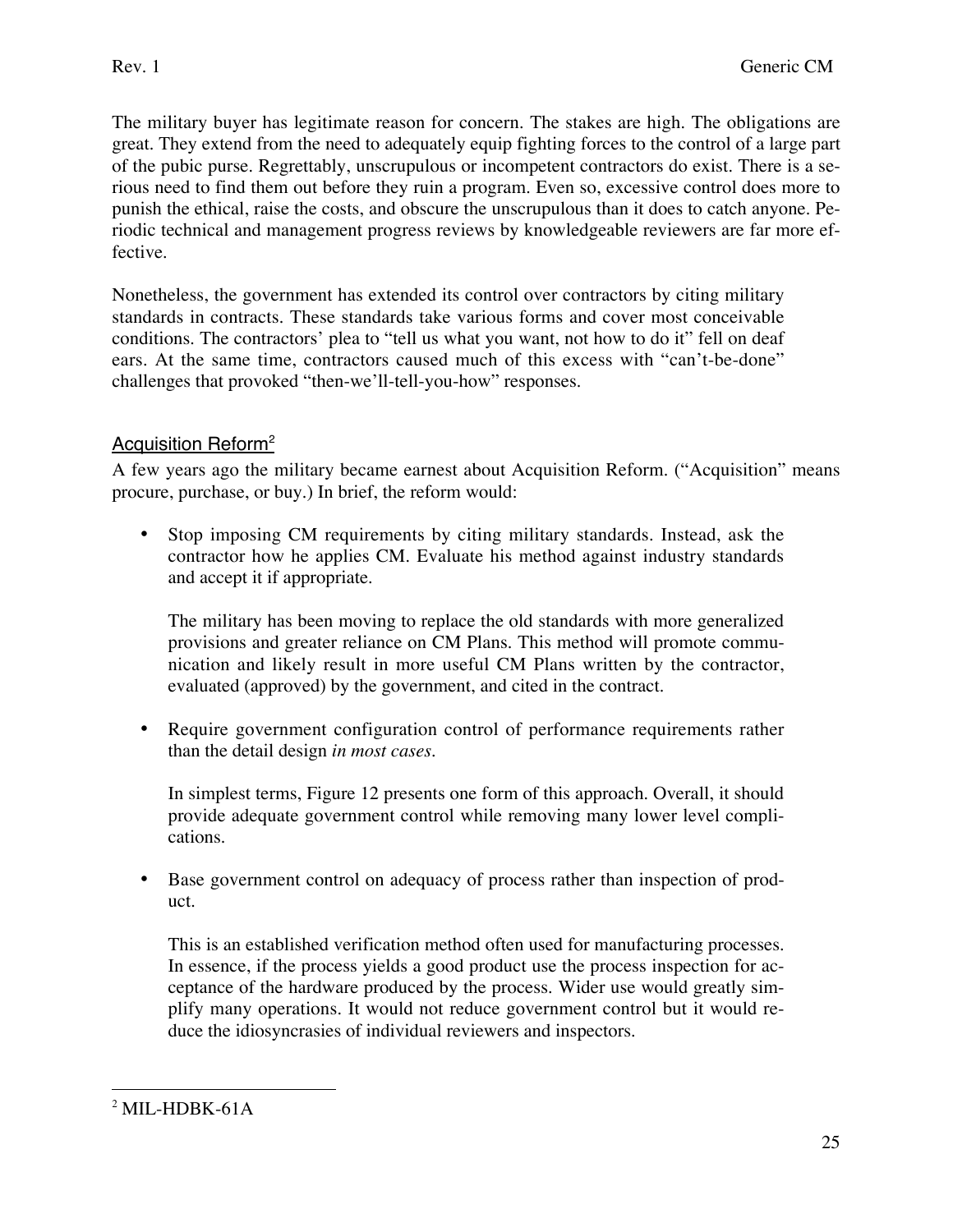• Replacing military standards with industry standards whenever possible.

This approach is very helpful to firms with both commercial and defense products because they can base their operations on one set of standards instead of two. It also encourages the use of existing off-the-shelf commercial items that can greatly reduce cost to the government.

There is an additional item that is related to this strategy.

• Development of a government-industry database that includes all CM information necessary to support and maintain products (including software) during the life cycle of the product. It may be extended to re-procurement of entire systems.

This is a laudable but formidable goal fraught with difficulty. It should have no effect on Generic CM. However, it will require large amounts of detail managed with exquisite precision. If implemented wisely and slowly it has the potential of becoming a very effective tool. However, it also has the potential of smothering CM with the effort to improve the process.

The brevity of the foregoing descriptions and comments does not demean the importance of the effort. It is significant. Many believe that the contactors' plea has finally been heard. However, implementation will not alter Generic CM.

Ultimately, successful implementation depends upon competent professionals of good faith and good sense. But, it won't be fast. Existing programs operating under the old rules will likely continue in that fashion. The difficulty of changing in midstream is greater than the benefit to be realized. Changes that appear to be simple as policies are much more complicated in practice. Both the old and the new will co-exist for some time. Therefore, both are covered in the following sections as appropriate.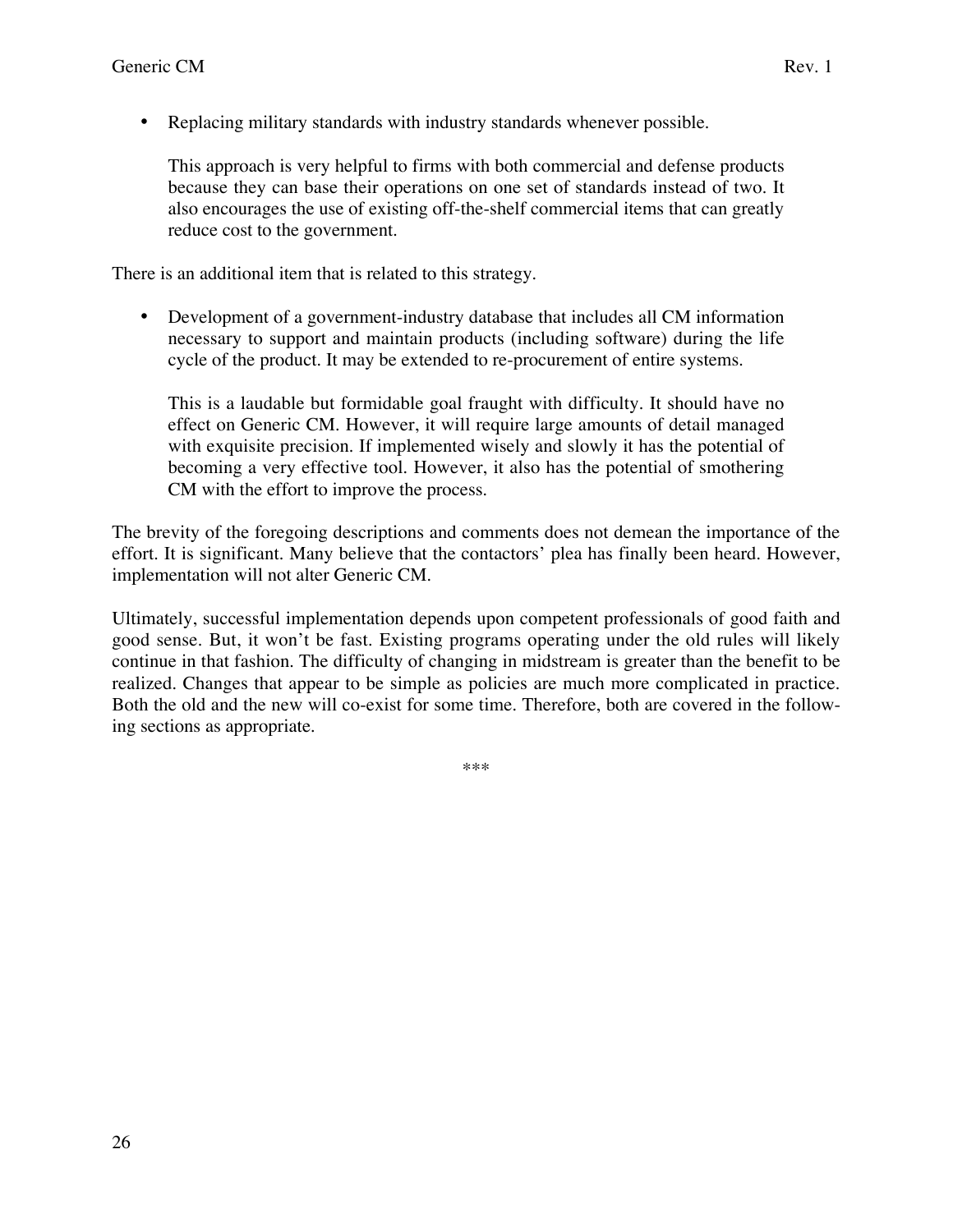# 9. CONTRACTS

*If it isn't in the contract, it doesn't have to be done. If it is in the contract, do it or change the contract!*

For most people, contracts are part of the world's dullest reading so they don't read them! Most organizations maintain a Contracts Department responsible for getting the contract right in the first place and then telling others what it means. Unfortunately, these departments seldom include anyone who is CM sensitive let alone knowledgeable. The result is trouble for both government and company. The solution is to have a CM Specialist review the contract and explain the CM Requirements.

# CM Requirements

Government contracts call for CM in a wide variety of ways. It would be nice to find the requirements in one place but that seldom happens. They pop up in various sections of the contract in specifications and in other documents referenced in the contract including requirements for technical data.

Although Acquisition Reform, discussed above, promises considerable improvement it will take a while. Until that time comes, and most likely afterwards, it is wise to search the entire contract for CM requirements

### CM Plans - Old

CM Plans came into being in an effort to consolidate and clarify CM requirements. As with so many things, they became additive rather than consolidating. However, they never gained high standing as requirements. Various sections of the contract document continued to overshadow them.

Generally a CM Plan, prepared in accordance with specified format and content, was called for in the Request for Proposal. The Plan was expected to detail the way in which CM would be applied to the program and to some extent it did. However, for the most part, the Plans became sales documents hyping the contractor's CM capability.

The Plan was submitted as part of the contractor's proposal and, after being picked at, became a part of the contract. Thereafter, it was put on a shelf and never seen again unless a dispute developed. In that case, the parties miraculously rediscovered the Plan and began finger pointing. It was an ignoble end for a noble effort.

Even so, it was unwise to treat the CM Plan as nothing more than a sales document. When it was part of the contract, it could be enforced! So both parties were well advised to prune the hype. Unfortunately, this happy outcome seldom occurred because most of the innocents assigned couldn't distinguish hype from reality. They were as likely to cut a necessity and expand the fluff as not.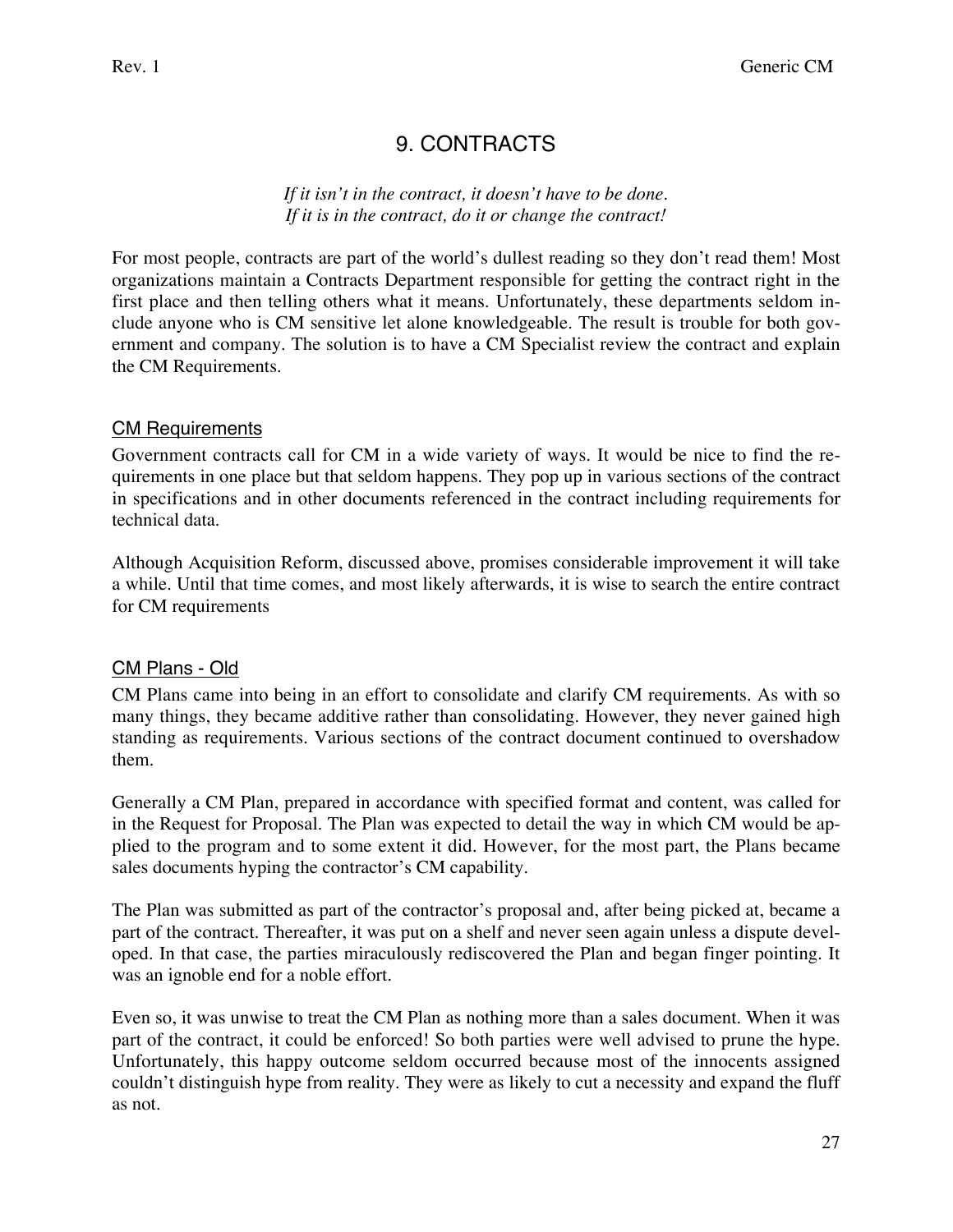### CM Plans - New

Acquisition Reform promises a major change in this situation. First the military intends to detail its requirements and expectations in its own CM plan made available to contractors before the first Request for Proposal is written. It expects the contractor to participate in such planning. Second, the Contractor will produce his own CM plan that details his response to the military plan. Both plans would likely be referenced in the contract.

This approach has an enormous potential provided that: (1) the innocents on both sides are replaced by competent knowledgeable people and (2) the powers-that-be pay attention to the results. Otherwise, the probable course is degeneration into a greater display of the same old sales hype.

### Requirement Development

Specific CM Requirements usually begin in a Request for Proposal. It's hard dull work but it's necessary to read the whole thing at least once, highlighting CM Requirements as you go, in order to find all of them. Yes, that reading includes the boilerplate, most of the referenced documents, and most certainly any CM Plan.

Once the requirements are identified, they should be placed in a framework that displays the relationship of one to another and to the basic work of the program. It's important to understand the consequences and then decide how the requirements will or will not be met.

Compliance considerations usually get short shrift because the emphasis at this point is on winning the contract. A good CM proposal will not win and a poor one will seldom lose a contract. Few organizations will admit to themselves that they cannot or should not meet a given CM requirement. So they accept it and sometimes add embroidery.

The contractor's proposal is submitted, reviewed, and negotiated. This is the time and place to adjust CM Requirements if it couldn't be done before. However, it's awkward because the negotiators really have other matters on their minds. Unfortunately, both the customer and the contractor seldom have people at the table who really understand the fundamentals. So the debate turns upon individual elements such as Documentation. They tend to overwhelm.

Again, hard dull work is necessary when the Contract is issued. It must be read again at least once to find all of the requirements. Yes, requirements can and do change between submittal of the proposal and issuance of the contract.

### Contracting Patterns

Figure 13 displays one relatively common pattern of contracting. It is important to see that the CM approach *for the program* is consulted and applied correctly each time a new contract is created. Otherwise, the requirements in the next contract can easily become incompatible with those in the last one. This result is particularly likely if either contractor or government personnel are changed along with the contract. Each new person brings his perception with him. Unless it is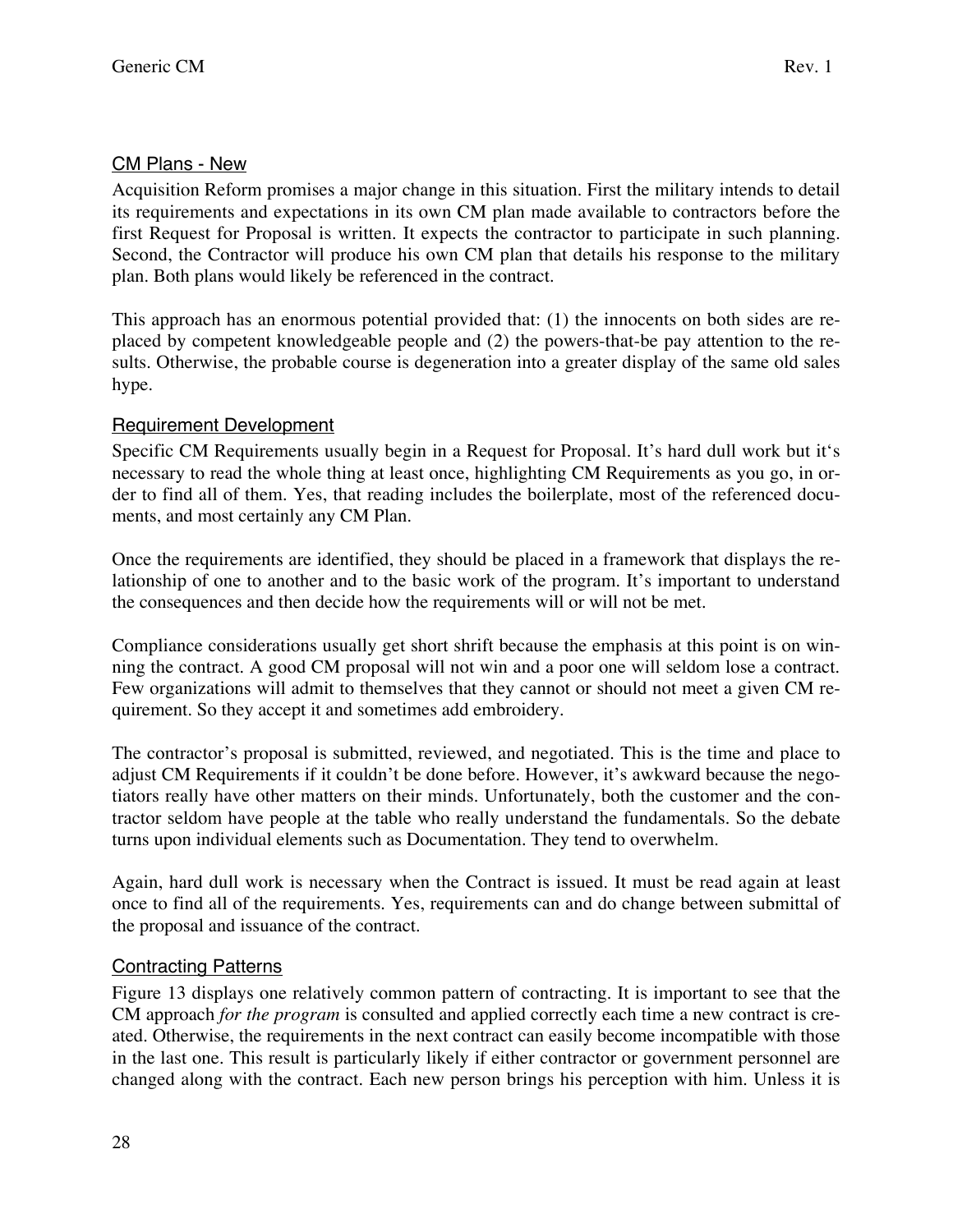conformed to the approach for the program it will result in new interpretations which can easily be incompatible with all that has gone before.

This concern is even more important if the Contractor (the company) is also changed or a second Contractor is awarded a contract pursuant to competition.

|                               | Development<br>Contract            |                                                 |                                        | Production<br>Contract                | Support<br>Contract                                                                |  |
|-------------------------------|------------------------------------|-------------------------------------------------|----------------------------------------|---------------------------------------|------------------------------------------------------------------------------------|--|
| Define<br>Product             | 2<br>Define<br>Major<br>Components | 3<br>Design<br>Prototype                        | 4<br>Build/Test<br>Refine<br>Prototype | 5<br>Build/Test<br>Deliver<br>Product | 6<br>Deploy<br>Maintain<br>Repair<br>Product                                       |  |
| Functional<br><b>Baseline</b> | Allocated                          | Prototype<br><b>Baseline</b><br><b>Baseline</b> |                                        | Product<br><b>Baseline</b>            | Product<br>Product<br><b>Baseline</b><br><b>Baseline</b><br>(Revised)<br>(Revised) |  |

Fig. 13 Typical Contracting Pattern

### **Subcontracting**

Most major contractors engage one or more subcontractors to design certain components of the system. In such cases, CM applies to the subcontracted components. Figure 14 illustrates such a situation.

When verification to establish a baseline is conducted the subcontractor's work is part of it. When demonstration of the system is required, the subcontractor's component is installed and demonstrated as part of the system. All of the comments about contracting apply to subcontracting as well.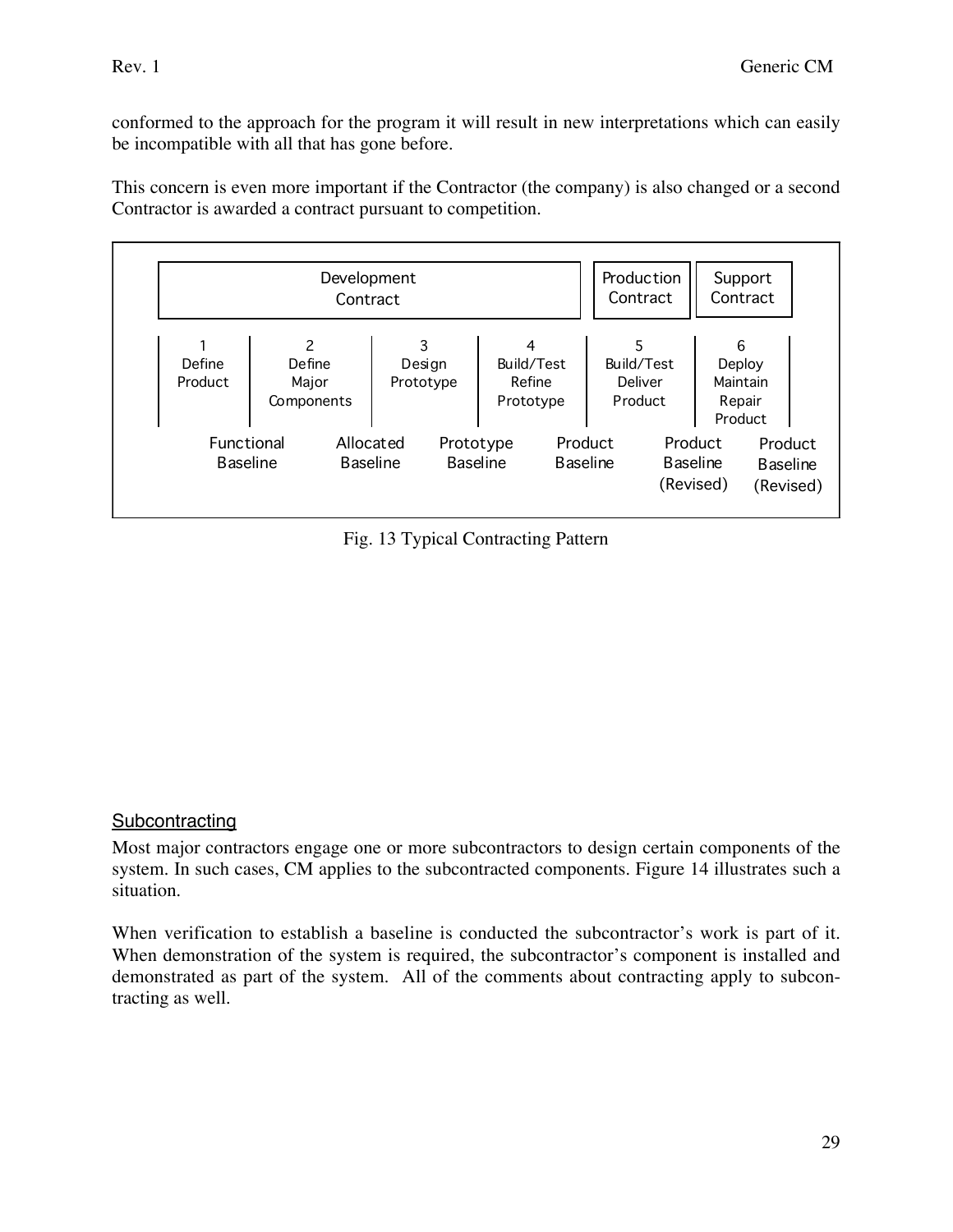

Fig. 14 Subcontracting

### **Competition**

From time to time, the powers-that-be rediscover competition and demand greater use of it in government procurement as a cure-all for most ills. Sometimes it lowers costs and sometimes it doesn't but it always complicates the management of a program. In theory, it requires a competitive documentation package suitable for manufacture by any competent manufacturer. In practice, it requires enormous care and immense patience.

When the competition is for first production, the design contractor must produce the documentation package without the benefit of production proofing. This practice almost guaranties vociferous complaints from the competitor about the inadequacies of the package. Endless wrangling and high change rates follow.

No documentation package can be considered suitable for competition until it has been through Pilot Line and Initial Production proofing regardless of what they are called or how they are merged. Identical performance by two contractors is impossible without, and difficult with, enormous and expensive coordination between them. That coordination cannot take place during a competition.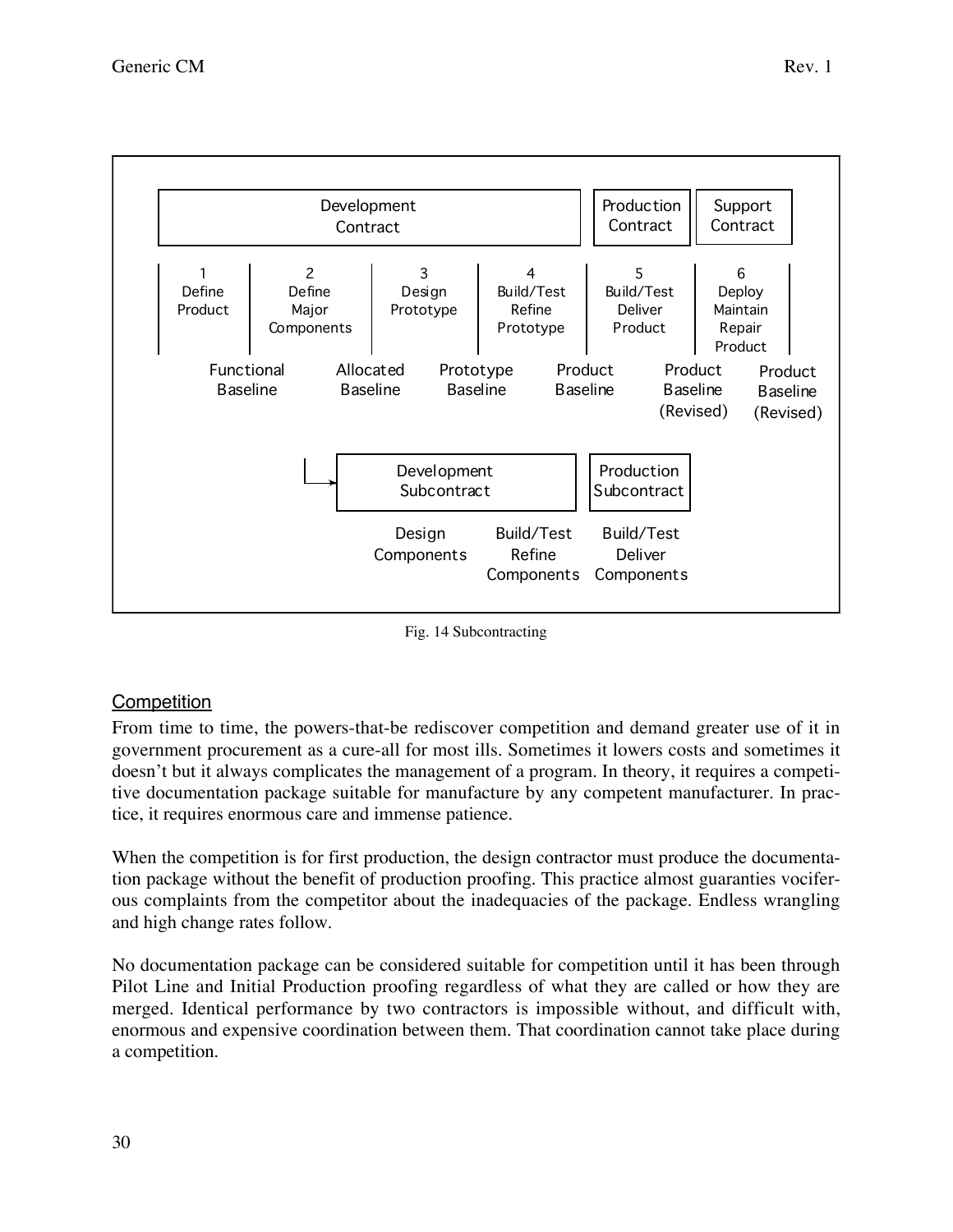When competition is required, *a high change rate for one to two years should be expected and planned for.* Unfortunately, high rates usually occur but the planning does not.

Competition does appear to lower unit cost in follow-on production. Whether this happy state is an overall cost saving depends on the cost of getting there and the duration of production. The answer is a good subject for an MBA thesis but not for this book.

Competition does not alter Generic CM but it complicates its application and coordination because two contractors must be synchronized. The same condition applies when another contractor is introduced, without competition, to achieve the required production volumes.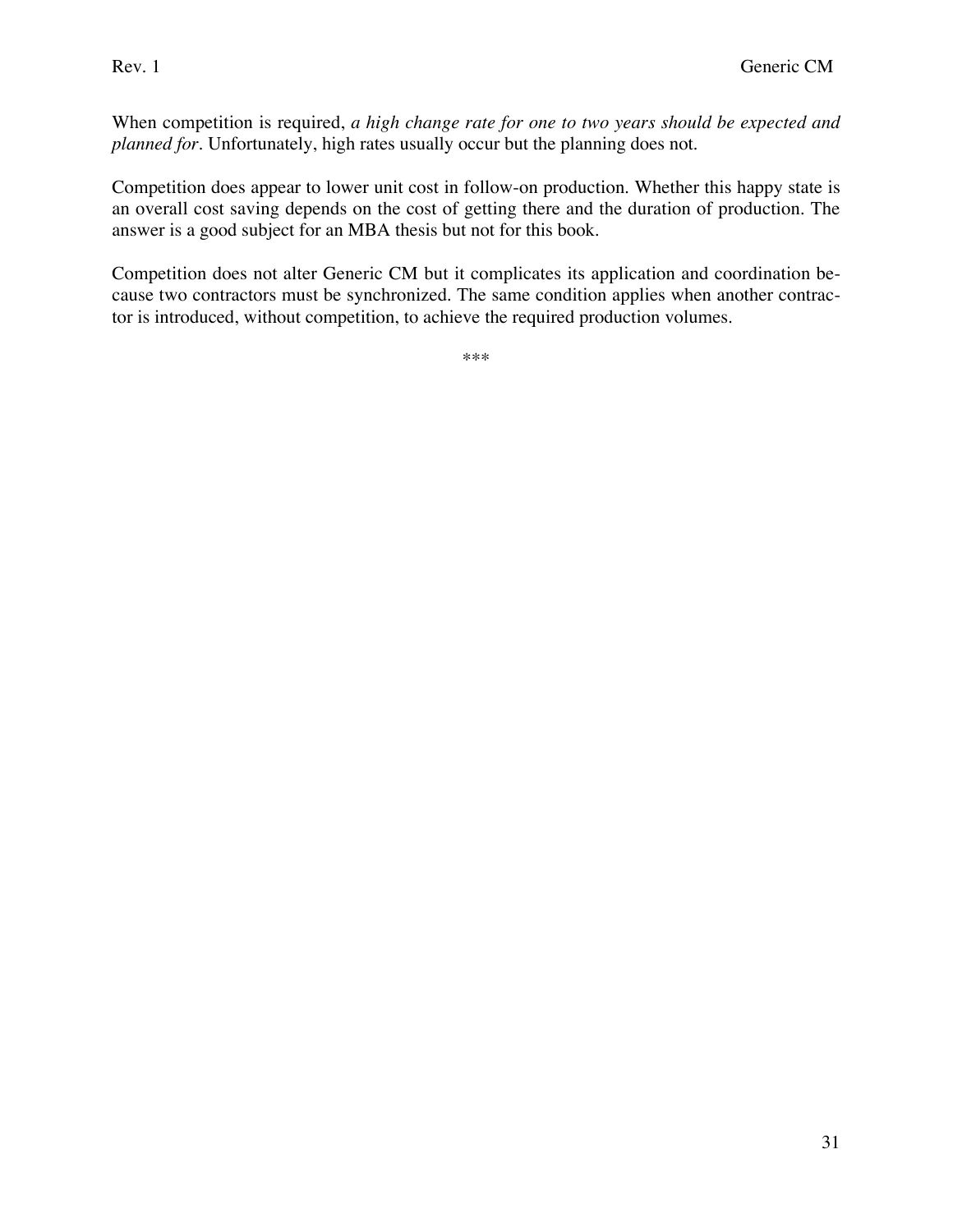# 10. CM ORGANIZATION

There is no optimum organizational pattern or location for CM. It's not naturally an organization. It's a discipline. In the beginning, everyone was expected to learn enough CM to perform his part of the job just like everyone must learn enough mathematics to do his job. Of course, that didn't happen. Conventional wisdom took hold, "If everyone is in charge, no one is in charge, so put someone in charge." They did but it wasn't as effective as it sounds.

### Tasks

The "Primary Tasks" in Table 1 are required to accomplish CM. The "Personnel Required" is based upon the skills needed to perform the tasks.

| <b>Primary Tasks</b>      | Personnel Required                                   |  |  |
|---------------------------|------------------------------------------------------|--|--|
| <b>Establish Need</b>     | Strategists & Tacticians                             |  |  |
| <b>Establish Phases</b>   | <b>Program Planners</b>                              |  |  |
| <b>Establish Contract</b> | <b>Contract Analysts &amp; Lawyers</b>               |  |  |
| Define CM Requirements    | <b>CM</b> Specialist                                 |  |  |
|                           |                                                      |  |  |
| Define Product            | <b>System Engineers</b>                              |  |  |
| Define Major Components   | <b>System Engineers</b>                              |  |  |
| Subcontract, if necessary | <b>Buyers (Purchasing Agents)</b>                    |  |  |
| Design Prototype          | Design Engineers & Programmers                       |  |  |
| <b>Build Prototype</b>    | Manufacturing Engineers, Mechanics, & Technicians    |  |  |
| <b>Test Prototype</b>     | Test Engineers & Technicians                         |  |  |
| Refine Prototype          | Producibility & Design Engineers                     |  |  |
| <b>Build Product</b>      | Manufacturing Engineers, Mechanics, & Technicians    |  |  |
| <b>Test Product</b>       | Inspectors & Technicians                             |  |  |
| Deliver Product           | <b>Production Personnel</b>                          |  |  |
| <b>Maintain Product</b>   | Maintenance Engineers & Technicians                  |  |  |
| Repair Product            | Maintenance Technicians                              |  |  |
|                           |                                                      |  |  |
| Document & Identify       | Draftsmen, Checkers, Analysts, Writers, & Editors    |  |  |
| Verify                    | Selected Technical Specialists, Engineers,           |  |  |
|                           | &Technicians                                         |  |  |
| Release                   | <b>Release Clerks</b>                                |  |  |
| <b>Change Control</b>     | Selected agents of all elements of the organization. |  |  |

#### Table 1 Who Does What

Generally, the personnel required by Table 1 existed and had an organizational home before CM was created. The only exception was the CM Specialist regardless of what we call him. Of course, it was different for each organization but generally here's what happened.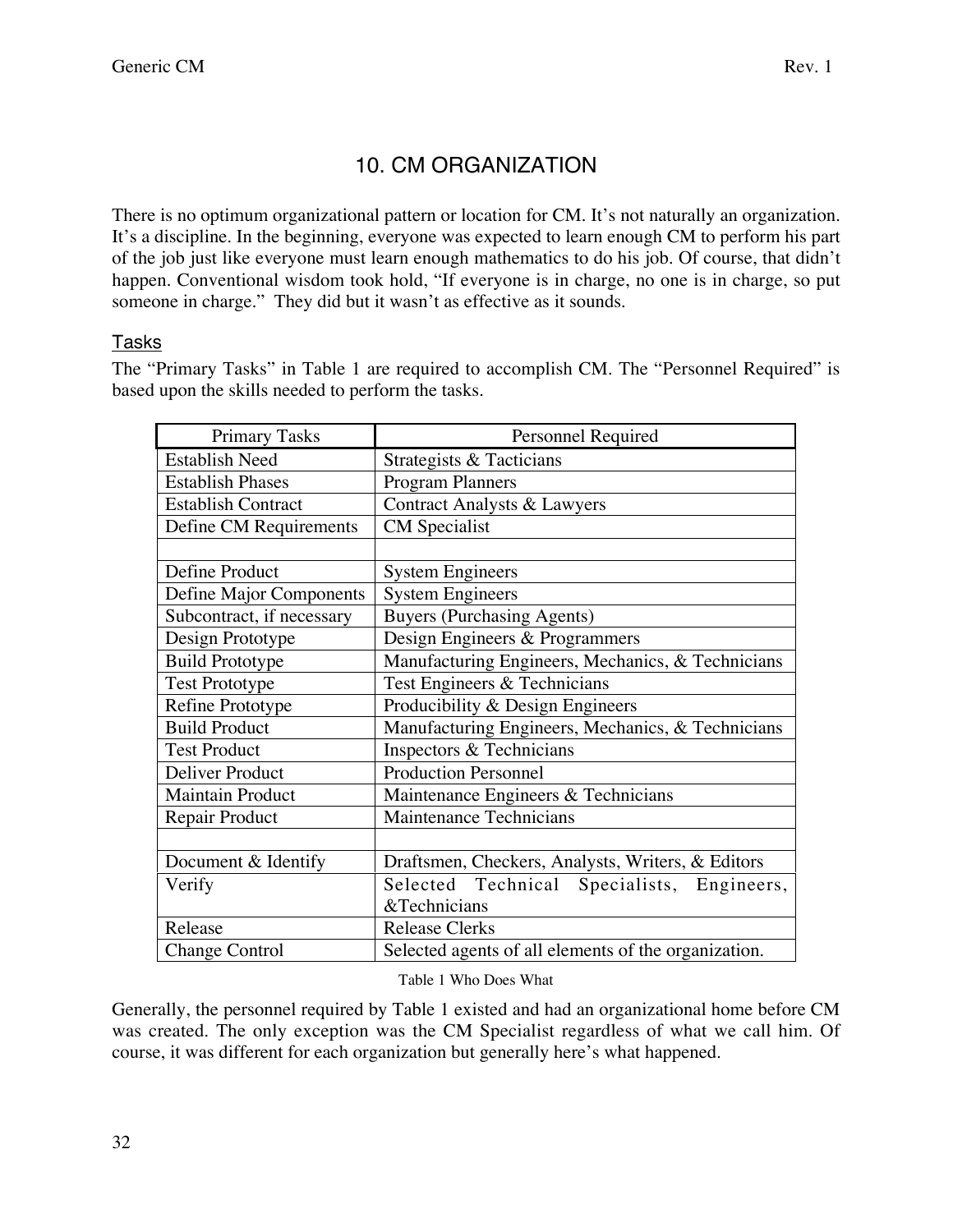Someone was picked to figure it out, be in charge, take responsibility, do something, etc. Of course, he needed someone to be in charge of. So bits and pieces were taken from what once was called Documentation and they were re-named CM. And, there had to be a place to report so he was assigned to Administrative, Design or System Engineering, Quality Assurance, Logistics, Contracts, etc. The ingenuity displayed was not only ingenious but also disingenuous and almost entirely useless. The new CM organizations were without power while the organizations that had power remained uninhibited.

### **Organization**

A quick review of Table 1 will convince most people that there is no way to gather all of those tasks into one organization for direction by one individual. So what's the alternative?

When things function adequately, leave them alone. If they are not functioning, take the corrective action that you should take without any special regard for CM.

Acquire a CM Specialist and task him with (1) defining CM Requirements for inclusion in the contract and (2) for interpreting those requirements, as needed, for members of the organization.

Will it work? That depends upon the contract compliance attitude and function of the organization. If it's weak, CM will fail because people will ignore the contract. If it's strong, CM will likely succeed.

Of course this approach is too simple and direct to be acceptable in most places and many twists and turns have been and will be tried. Even so, please consider the following before you abandon the notion altogether.

The unique element that CM brings to any program is the assurance that the evolving product remains aligned with the need for it. It accomplishes that job through requirements specified in the contract. The result sometimes produces new uses for old methods but it does not produce new methods. For instance:

- Phases 1 & 2 were new but the use of Phases was not.
- Specifications to document the results of Phases  $1 \& 2$  were new but specifications as such were not.

Consequently, people familiar with phasing or specifications, etc are called upon to modify past practice to fit new conditions. While adjustment is sometimes difficult, the people who can do it already exist in the established organization. There is no need to reorganize and every reason not to!

### CM Specialist

On the other hand, someone who understands most of the complications and consequences of CM requirements is generally rare. Whether he's called specialist, guru, expert, or manager he must be found or created. The desirable qualifications are: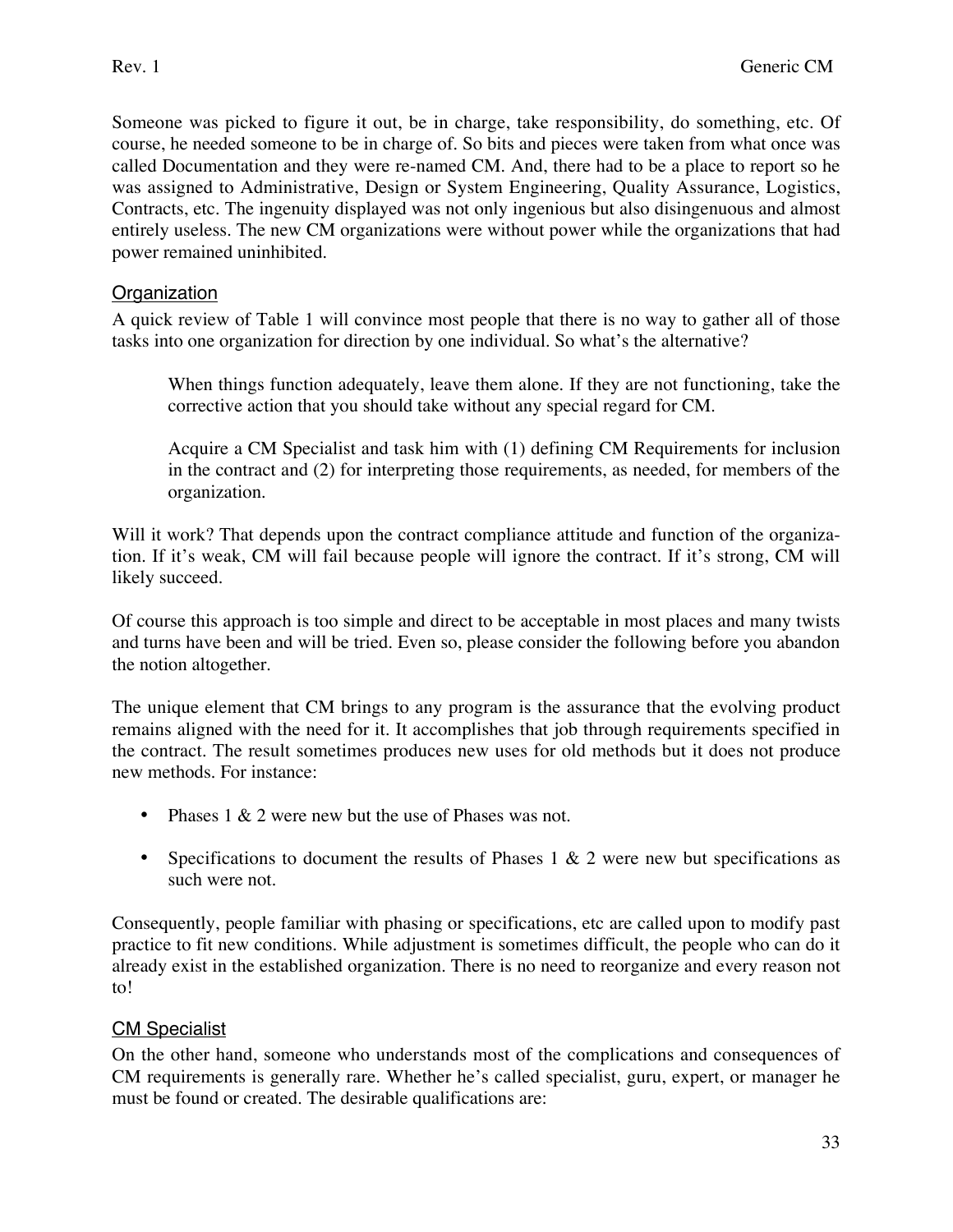- A thorough understanding of the operation of an engineering-manufacturing organization.
- A thorough understanding of CM and its impact upon such an organization.
- The ability to negotiate with customer or contractor and define clear CM requirements for inclusion in contracts.
- The ability to interpret contract CM provisions.

The foregoing is a tall order and there are few ready-made candidates. If you grow your own, the person selected must be able to acknowledge the deficiencies in his own knowledge and be willing to correct them as rapidly as he can even though this task is never-ending.

Where should he report? *Wherever he can function effectively, reasonably free of backstabbing.* The Contracts Dept. is one possibility because he deals with contracts. Engineering is another because he deals with engineering requirements. Program Management is a third because his work influences the program. However, Contracts Departments are often weak. Engineering is often disinterested. And, Program Managers are sometimes given to stifling CM when it threatens their ability to ignore inconvenient requirements. The final choice depends entirely on the makeup of the organization in which the Specialist is to function.

### **CM Organization**

The organization shown in Figure 15 is for those who can't accept the CM Specialist as a standalone position. The functions appear to be compatible. The Manager's time splits into 80% as specialist for Requirements and 20% as a supervisor for Release and Change Control.



Fig. 15 CM Organization

However, the Achilles Heel is Change Control. It's almost certain that Change Control will swell to dwarf all else. The organization will morph into one where Change Control demands 100% of the time and the rest goes begging.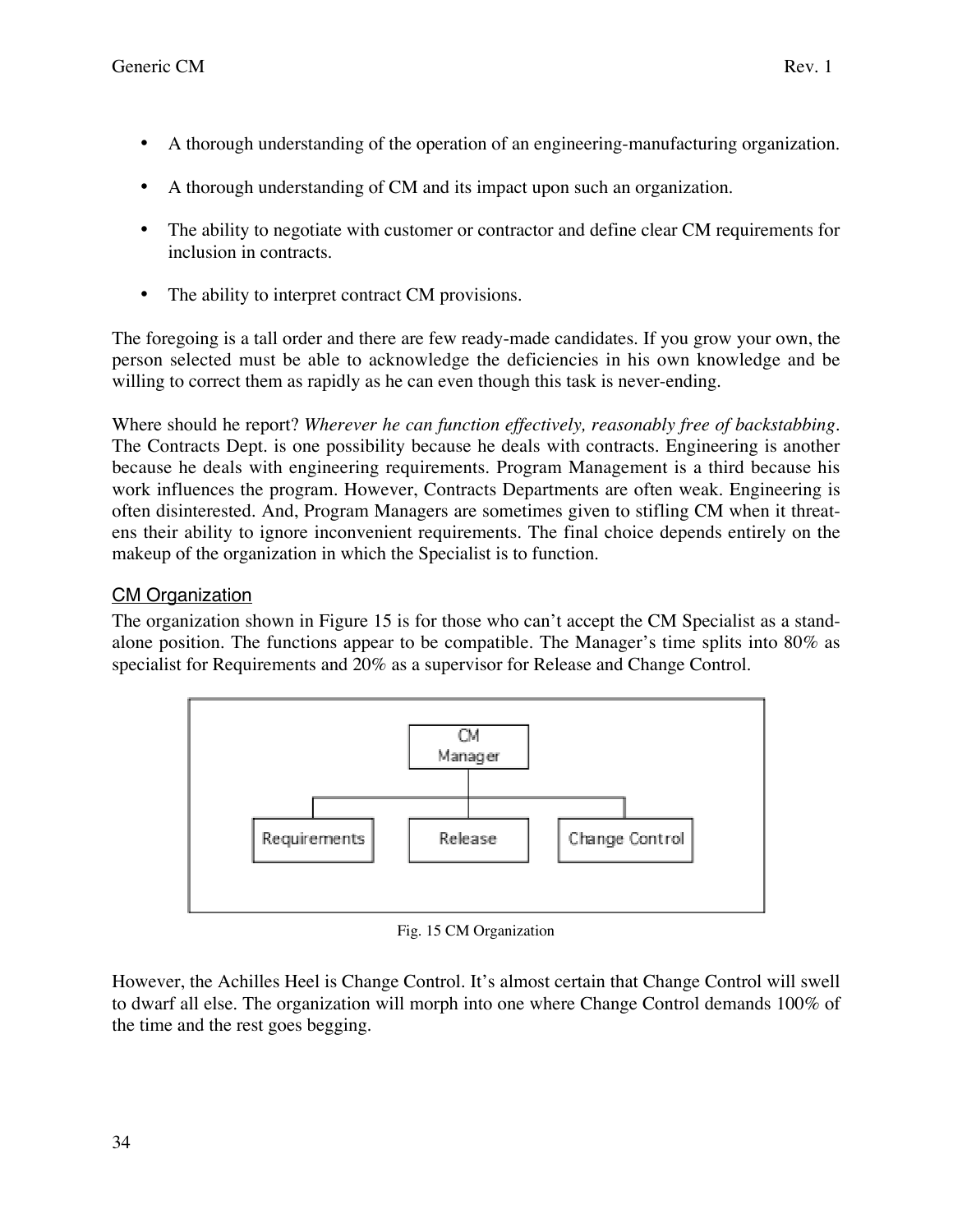### **Summary**

The organizational necessities for CM are:

- A reasonably competent engineering-manufacturing organization
- A reasonably effective means of assuring contract compliance.
- A competent CM Specialist

The Specialist will negotiate effective requirements for inclusion in the contract. The contract compliance method will see that the requirements are not ignored. The organization will perform in accord with the requirements.

The question of a reporting home for the CM Specialist will continue to bedevil because there is no really good answer. Therefore, he should report *wherever he can function effectively, reasonably free of backstabbing.* That location will differ from one organization to another and is best left to those who know something about the specifics.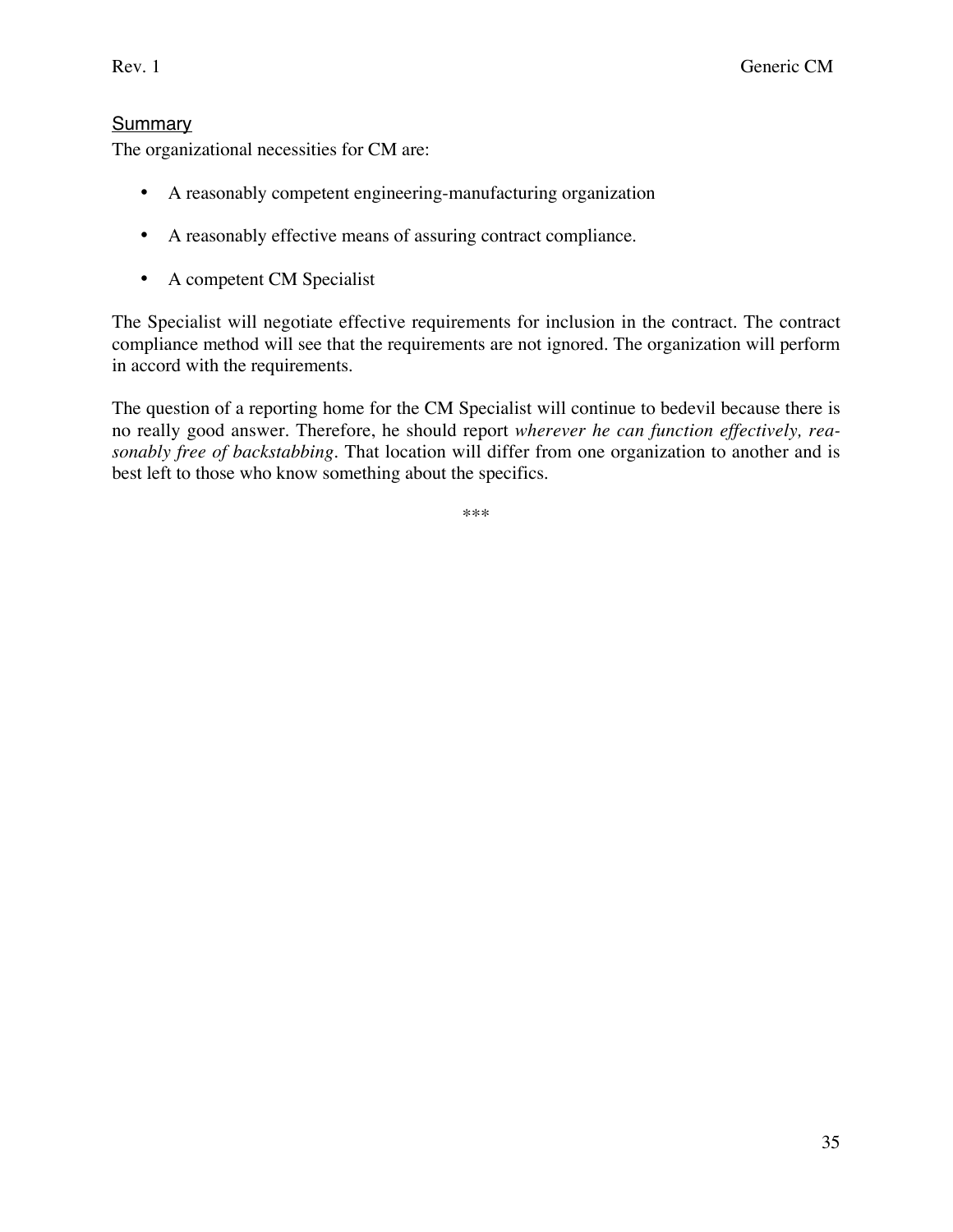# 11. IS IT REALLY NECESSARY?

# Design Drift

Unless you can tolerate design drift, CM is a necessity. If you haven't experienced design drift it's hard to believe that all of this fuss is really necessary. So let's understand it. A cork will float aimlessly pushed hither and yon by currents of wind and water or a good shove. Odd as it may sound designs behave in the same way.

Programs take 5-15 years or more to complete and they take place inside of very large complicated organizations. Control of the design passes through many hands as people quit, retire, die, transfer etc. in both the contractor and customer organizations. This churning of personnel is amplified by the military practice of rotating assignments every three years. Most people are not fond of "writing it down" so they rely on memory which can be tricky. All of this flux makes it easier for zealots to substitute their own judgment to "make it better". All it takes is a few new people plus a foggy collective memory to cause or permit a change in direction. Let that happen several times over the years and a fighter aircraft easily morphs into a fighter-bomber.

Unfortunately, people of uncertain scruples have been known to collude in using an existing program as a test bed for a wholly new product without any authorization but their own. An excess of patriotism has motivated some, others are victims of raw ambition or plain greed, and believe it or not some are real innocents.

None of this is theory. The procurement literature of the 50's and 60's is full of examples and it's still available for review. It convinced the Congress and the military that corrective action was necessary. CM was one of the results.

# Decision Criteria

If a specific device must be designed and manufactured to satisfy a particular need, CM or its equivalent is necessary! Many have tried but all have failed to find an equivalent. At best they have reinvented the wheel and given it a different name.

If the device to be designed and manufactured is not dedicated to satisfying a particular need, CM is really not necessary. Precise alignment has little to no significance but some of the elements shown in Figure 1 will still be required to a greater or lesser degree.